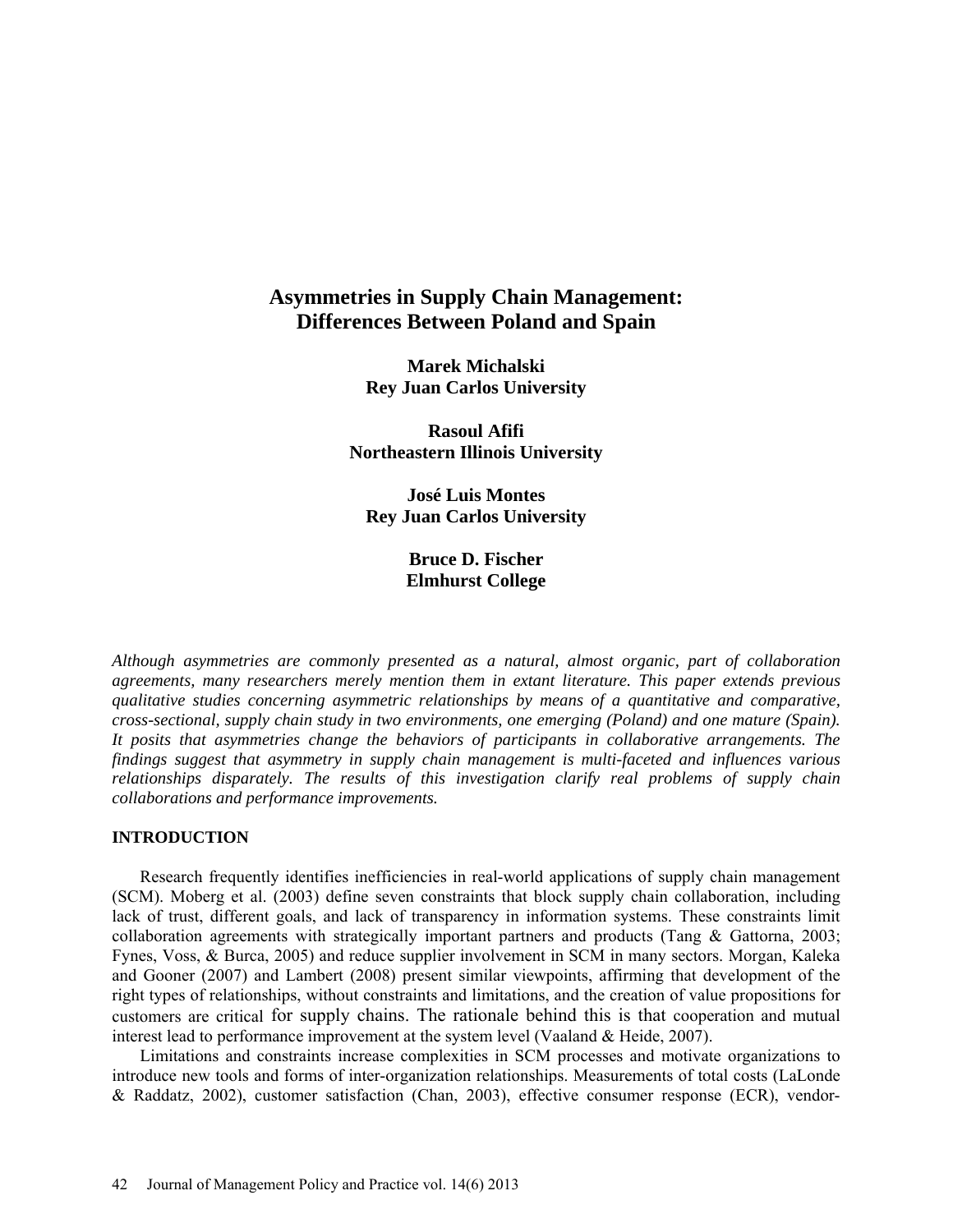managed inventory (VMI) (Bailey & Francis, 2008), and continuous replenishment programs (CRP) (Van Hoek, Kaleka, & Gooner, 2001) are a few of them. Bailey and Francis (2008) and Monczka, Trent, & Petersen (2006) report that results from the use of these tools are unsatisfactory. Their application reduces costs but does not result in other expected benefits such as reduction of tensions in relationships among supply chain partners through the exchange of information and transparency.

In this situation, a question arises concerning what promotes these kinds of managers and organizational behaviors in the SCM process. Recent research suggests that one of the causes of such varying behaviors and constraints is the presence of asymmetries in the SCM process (Chen & Chen, 2002; Blomqvist, 2002; Johnsen & Ford, 2008; Thomas & Esper, 2010). Understanding the characteristics of asymmetries and their influences on critical success variables such as trust, collaboration, integration, innovation, and costs (LaLonde & Raddatz, 2002) may enable a clearer view of the real situation for SCM partners (Johnsen & Ford, 2008) so they can better define business strategies and evaluate operations management. Better understanding of asymmetries may clarify influences on behaviors, communications, perceptions, and feelings of partner relationships in political and economic tumult (especially that occurred in Europe in recent years). Consequently, this paper addresses the following research questions:

- · What effects do asymmetric behaviors have on critical success variables of the SCM process such as trust, collaboration, integration, innovation, and costs?
- Does the relationship between asymmetries and critical success variables of the SCM process display similar behaviors in various markets?
- Of SCM processes can asymmetries influence the total performance?

Thomas and Esper (2010) suggested in their research that investigation of asymmetries in the SCM process is lacking in the literature. They present an exploratory, qualitative study concerning asymmetric relationships that we extend to a quantitative, comparative, cross-sectional, supply chain study of two environments; one emerging (Poland) and one mature (Spain). According to Gupta Hanges, and Dorfman (2002), Latin European and eastern European regions represent disparate economic environments. The Spanish market is characterized by a weak performance orientation, institutional collectivism, humane orientation, and medium to high maturity in management relationships due to an affective autonomy orientation. As an emerging environment, the Polish market has a strong focus on future, high-level risk; it represents relevant societal influence on management practices and medium to low maturity in management relationships. Although the markets differ, it is possible to observe similarities in how the two markets conduct development of management processes, population, territory, and economy transition processes.

This study is one of the first quantitative examinations of asymmetries. Our proposal investigates relationships between SCM success attributes and managers' behaviors under the influence of asymmetries in different operational environments. We hope results of this investigation clarify real problems of supply chain collaborations and performance improvements.

# **SUPPLY CHAIN RELATIONSHIP CHARACTERISTICS AND THEIR IMPORTANCE IN UNDERSTANDING ASYMMETRY**

A number of different attributes and behaviors have been incorporated into frameworks that have attempted to define the nature of supply chain relationships. However, as supply chain relationships are complex phenomena, describing their characteristics meaningfully proves difficult without simplifying reality. For this reason, we will focus our suggestions related to asymmetries on some aspects, while leaving others in the background (Holmlund, 2004).

Thomas and Esper (2010) define asymmetry as a lack of perceived dyadic balance or proportionality of relationship attributes and/or behaviors. Following this definition, we define asymmetry as a relationship in which only one part (partner) controls most or all actions and resources used in business relationships, and two or more parts (partners) are different in terms of information, knowledge, power,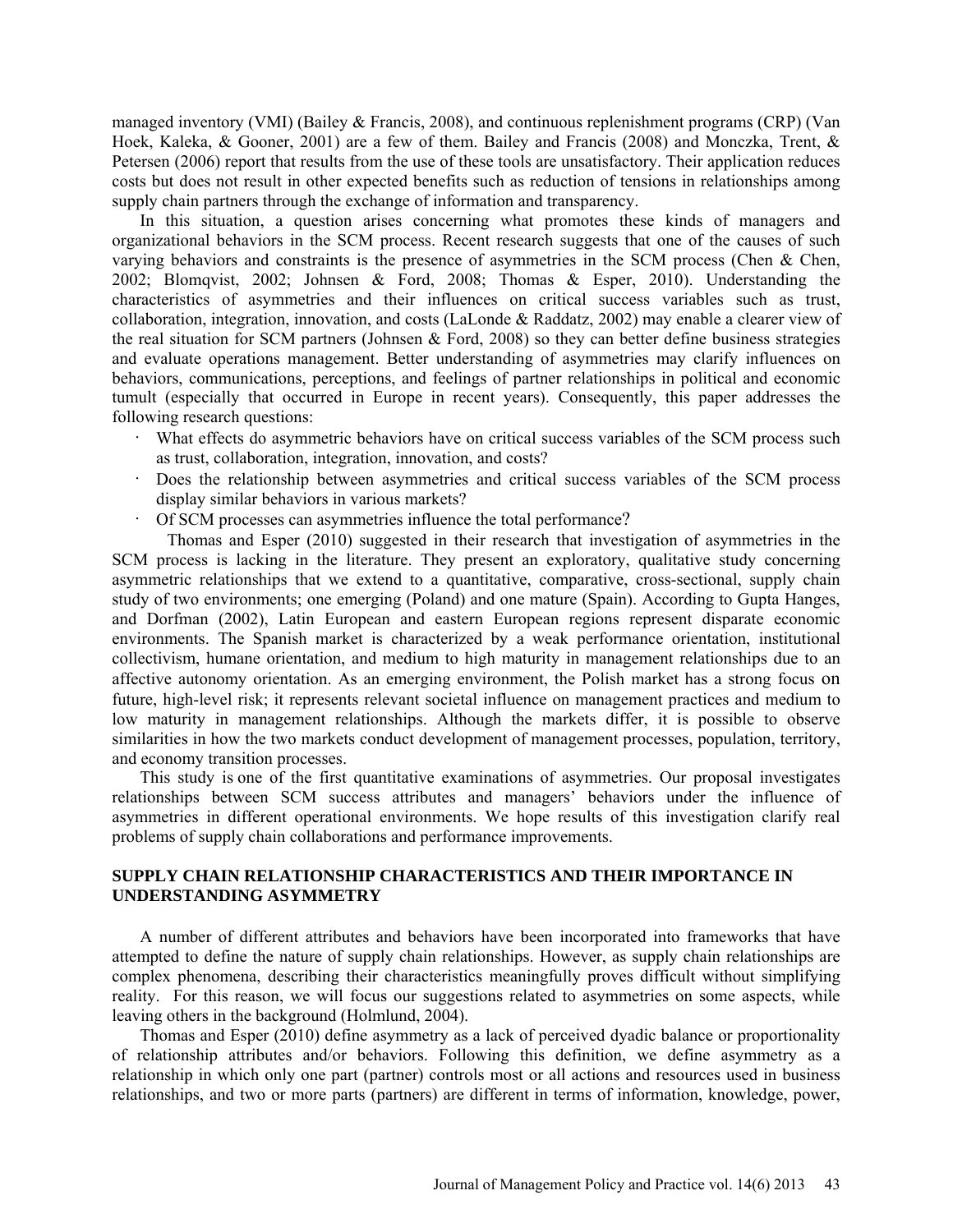negotiation, and cost. These control activities should enable acting, organizing, and thinking differently from opponents to maximize benefits to one, exploit an opponent's weaknesses, retain an initiative, and/or gain greater freedom of action (Manwaring, 2001). Accordingly, we present some samples of these differences and relate them with managers' behaviors.

Information asymmetry exists where differences in quantity and quality of information among organizations are identified. These differences negatively influence bargaining power and decisionmaking processes (Ewans & Wurster, 2000). Technologies used during the management process influence strategic decisions made by organizations. Organizations often ignore the capacity and level of technology currently available in supply chain partnerships (Sarkis & Talluri, 2004). These behaviors denote knowledge asymmetry.

Regardless of size, any organization in a supply chain must assume a leadership function. Large organizations do not easily accept leadership from other organizations. They believe that bigger size suggests automatic occupation of a leadership role (Moberg, Spey, & Freeze, 2003). This behavior is an example of size asymmetry. As one form of relationship among partners in a supply chain, negotiation reflects commitment that exists for both parties (Morgan & Hunt, 1994). Lack of commitment in a relationship can destroy the negotiation process and that behavior pattern will lead to asymmetry (Xiao, Xia, & Zhang, 2007). Power asymmetry is an imbalance of power in the collaboration process. One firm authoritatively transfers responsibilities of performance to others, forcing them to comply with strict operational guidelines (Maloni & Benton, 2000). Cost asymmetry is associated with a lack of adequate compensation made by supply chain partners who have not obtained expected benefits due to cost reductions (Gunasekaran & Kobu, 2007).

Asymmetries normally have a negative influence on SCM, especially in medium and long-term relationships. Asymmetries hinder benefits (Gundlach & Cadotte, 1994), create interest conflicts (Heide & John, 1990), increase inefficiencies in the improvement process, and distort the orientation of relationships (Kumar, Stern, & Anderson, 1995). Asymmetries reinforce the supply chain relationship as a zero-sum game in which one player wins because another loses (Brandenburger & Nalebuff, 1996). Under these conditions, asymmetries lead to undesirable effects from management's behavior (Williamson, 2008), but can also lead to positive effects, especially in short-term relationships where minimizing overall costs produces additional income (Williamson, 1988) or stabilizes a relationship due to a dominant leadership position (Thomas & Esper, 2010). Asymmetries support the dominant position of one part, forcing other parts to invest in their own skills, technologies, and organizations to maintain product competitiveness (Griffith, Harvey, & Lusch, 2006) and stimulate the search for and implementation of innovation (Cox, 2004). We shall now turn to the conceptual developments that will be the basis for our examination of asymmetric relationships in supply chains.

#### **CONCEPTUAL DEVELOPMENT**

Extensive research focuses on explaining sources of supply chain problems that hinder development (Case, 2002; Dröge et al., 2003; Fawcett & Magnan, 2002; Mentzer et al., 2001; Moberg et al., 2003; Munson et al., 2000; Sabath and Fontanella, 2002; Simatupang & Sridharan, 2002 and 2005b; Zhou & Benton, 2007). However, research focuses on only partial, secondary causes of supply chain inefficiencies, without paying much attention to asymmetries. We shed some light on the complex role of asymmetry in SCM.

Although relationships of collaboration and integration among organizations of similar size, strength, and power are highly recommended (Ramsay, 2001; Schoenher & Mabert, 2006), they rarely exist in real life. Some difficulties are related to a series of conflicts that appear during both processes. For example, conflicts of interest among the strongest partners, which prevent meeting objectives, are caused by the lack and inaccuracy of information (Cigolini et al., 2004), or conflicts of interest due to the lack of objective alignment or conflict related with environmental risk assessment, and create problems in SCM (Simatupang & Sridharan, 2008).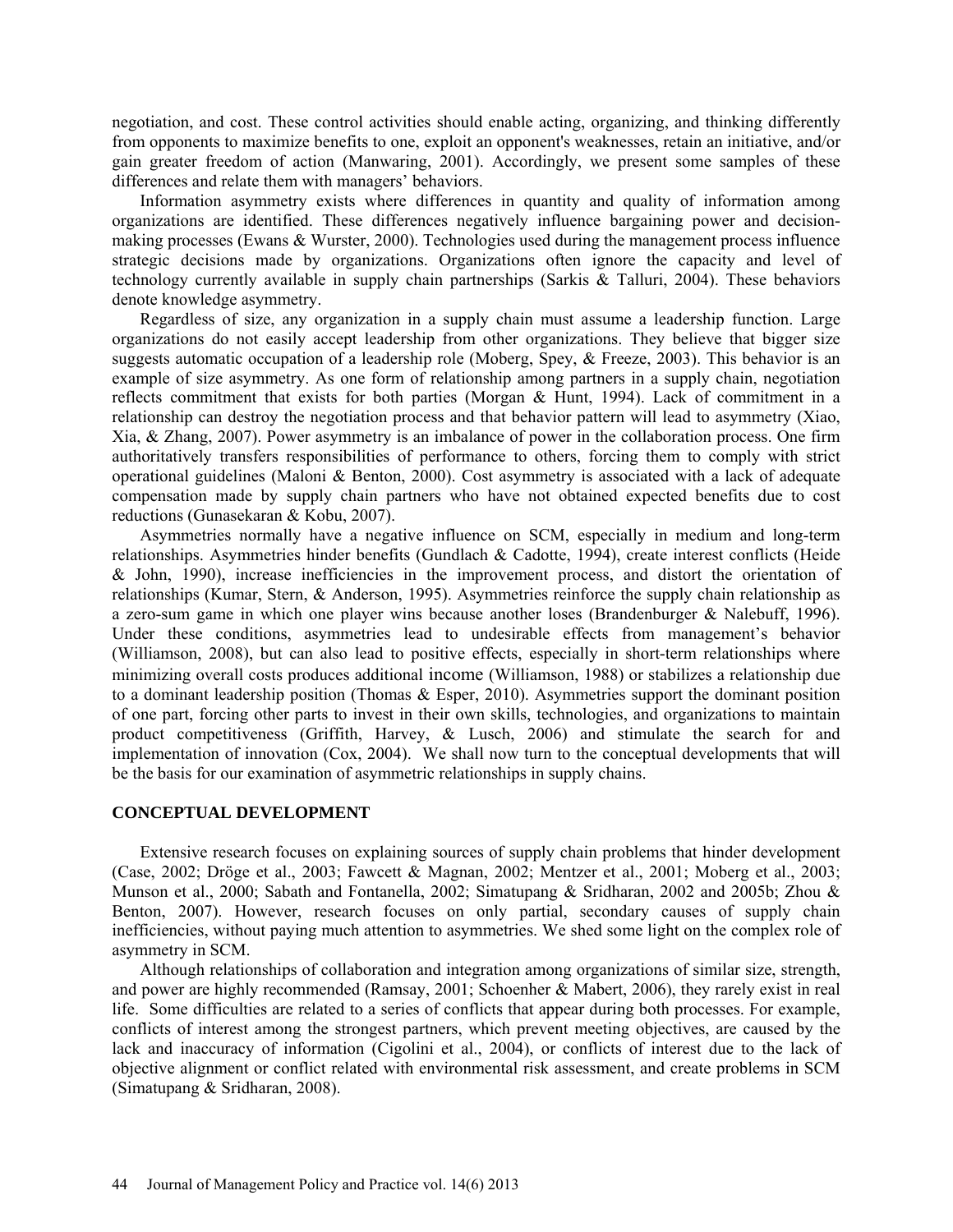Possessing and distributing information within a relationship are primary attributes of power and decisions. In many cases, decision processes focus on avoiding unwanted results rather than identifying and solving basic problems because information and power asymmetries diminish coordination and increase risk and opportunism in managers' behaviors (Maloni & Benton, 2000), implying achievement is advantageous to a dominant manager (Thomas & Esper, 2010). Risk and opportunity are two critical elements in the process of managing an organization. Risk and opportunity influence costs (Laffont & Tirole, 1993; Williamson, 1988, 1991). Frequently, it is possible to observe a natural need for cost reduction and a desire to reduce internal conflicts to increase organization performance (Williamson, 1988). This trend obliges managers to reduce costs constantly using all means, formal and informal. The original balance of power breaks and the relationship becomes asymmetric again because not all partners have the necessary resources. Williamson (2008) suggests that solving this problem involves interchanging resources and power within collaboration or integration processes but this is likely be difficult under asymmetrical pressure.

Equilibrium between cost and performance in comparison to value of resources and capabilities provided by partners appears to be an appropriate strategy of asymmetric SCM processes. Companies cannot overvalue resources and capacities, considering only those that serve to create and consolidate competitive advantage (Logan, 2000). Again, this is difficult to achieve under asymmetrical pressure, where subjectivity in assessing benefits of supply chain influences, perceptions of risk and lack of security held by all participants, diminish the protective value of resources and increase asymmetric behaviors of managers (Skjoett-Larsen, 1999).

In negotiations among supply chain partners, convictions of benefits concerning trust and integration encourage symmetry in the balance of power. Asymmetry means destruction of this balance, resulting in negotiation reductions and position destabilizations. In decentralized chains where there is participant decision-making independence, asymmetries increase both strong competition for limited resources and demands from the same customer among all partners (Stewart  $\&$  Fenn, 2006). Each partner increases individual benefits, which may reduce total results for the chain (Hall & Porteus, 2000).

In essence, organizations and managers must actively manage asymmetric relationships to prevent their disappearance. We propose that the best way to find solutions for problems related to managers and organizations operating under asymmetrical pressure are using game theory concepts and tools. Game theory is concerned with analysis of situations involving conflict, cooperation, and decision-maker (players) interactions (Leng & Parlar, 2005). These relationships correspond to decentralized forms of supply chains that are frequently today's reality. This type of supply chain is characterized by a presence of multiple and independent decision-making processes, with different players and varying tactics, roles, and scenarios (Stewart & Fenn, 2006). In centralized networks where a unique decision-maker defines the optimum solution and coordinates activities of participants to achieve better results, application of game theory is not viable (Leng & Parlar, 2005). Game theory applies cooperative and non-cooperative games to solve problems related to conflict, cooperation, and decision-making processes. Cooperative games are developed in a scenario where partner organizations enjoy good communication and leaders reach agreements on improving overall benefits and effectiveness of the supply chain. Managers act rationally to achieve goals by achieving overall objectives established by consensus (Carter, 1993), a typical scenario for symmetric relationships. Under asymmetries, it is more appropriate to apply non-cooperative games. The theory of non-cooperative games studies behaviors of participants who try to maximize individual goals in competitive situations characterized by a lack of communication or when one partner takes on a leadership position while other partners moderate decisions, seeking improvement in this new scenario (Wang & Parlar, 1989).

When considered through a game theory lens, it is likely that firms will seek solving conflicts and managing asymmetries through cooperation, though it obligates rules negotiation, forms, and methods of carrying out cooperative agreements. A partner's cooperation could be appropriate in cases of conflict where managers do not control factors that influence performance, do not control conflicts of interests, and do not manage the relationships that are affected by asymmetries (Taylor, 2004). Naturally, such solutions can only be achieved if managers in each stage of the SCM process agree to cooperate.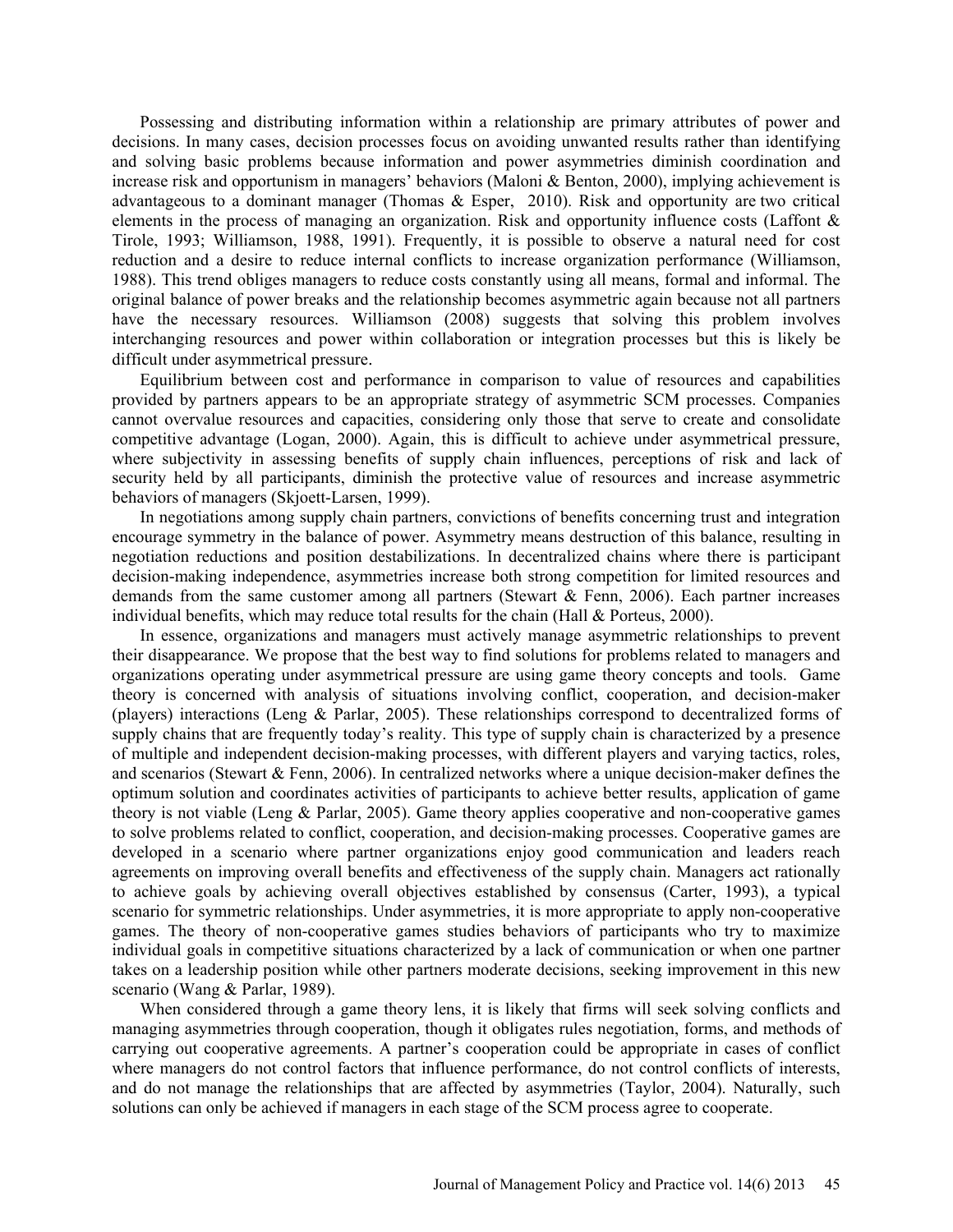#### R E SE AR CH PUR POSE

A major contribution of this research is analyzing difficulties caused by asymmetries in the SCM process. This study demonstrates that a combination of asymmetries, not just one, is a primary source of supply chain discontent. We posit that asymmetries have direct and indirect negative influences on critical SCM success variables such as trust, collaboration, integration, cost and innovation (Figure 1).

To define measures of the influences that produce asymmetries, we draw on Spekman et al. (1998) who analyzed complexities of supply chain management from a partnership perspective in dynamic environments. These measures allow us to discover the effects of asymmetry reliably, thereby reflecting the intensity of relationships among supply chain partners. This selection also makes possible a detailed analysis of restrictions that prevent or hinder the full development of SCM.

The literature demonstrates a lack of clarity concerning definitions of collaboration, especially in sequences or combinations of elements (Baratt, 2004). Following Anthony (2000), we define collaboration as an agreement established between two or more organizations for participation to carry out joint planning and management for overall supply chain performance. In line with this definition, collaboration among supply chain partners means setting common objectives related to the achievement of mutual benefits through a process of decision making and solving problems collectively (Stank et al., 2001). Collaboration promotes joint actions to reduce costs, improve communication and coordination of knowledge creation, and help develop strategic and operational plans (Bowersox et al., 2003; Cannon & Homburg, 2001). The asymmetries can distort the process of collaboration despite the application of noncooperative game tools that can diminish their influence.

#### **FIGURE 1 RESEARCH MODEL**



Recent literature identifies and measures trust as a multidimensional construct (Handfield & Bechtel, 2002; Kwon & Suh, 2004, 2005). We use a single dimension of trust because we can then present relationships among variables, trust, and asymmetries more easily. The relationship between asymmetry and trust as a multidimensional construct leaves room for future research. According to Maloni and Benton (2000) and Rousseau et al. (1998), trust is defined as confidence in the honesty and integrity of a partner, which permits acceptance of vulnerability of their expectations, intentions or behaviors. A lack of trust is observed when activity coordination is difficult and where inter-organizational commitment during cooperation meets barriers. Without trust and commitment among partners, efficient SCM based on skills and common actions is difficult to attain (Gao et al., 2005). Considered through a game theory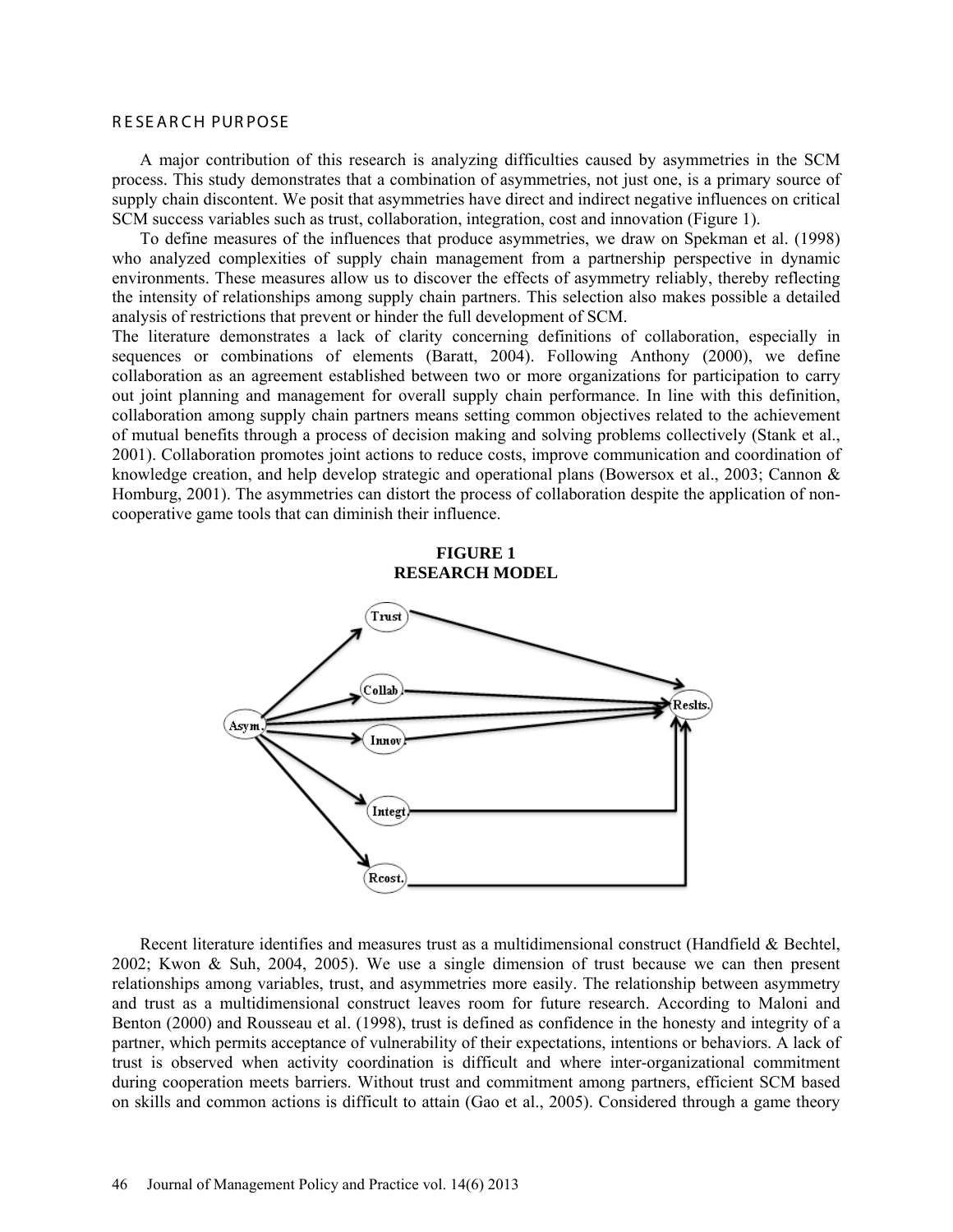lens, trust implies that supply chain partners elect cooperative games and do not consciously make unexpected decisions that affect norms and roles. We expected, following Anderson and Weitz (1992), that inter-organizational asymmetry destroys both trust and commitment and has a negative influence on supply chain performance.

Coupled with collaboration and trust, integration is one of the primary factors in the process of improving performance, and represents an important source of competitive advantage in SCM (Gimenez & Ventura, 2005). We define integration according to Teck-Young (2005) as the degree to which supply chain activities, functions and resources have been networked together. This connection must provide increased speed of adaptation of the supply chain to changes in a business environment, thereby reducing risk (Van Hoek, Harrison, & Christopher, 2001; Bowersox, Closs, & Stank, 2003). Integration is an opportunity, especially for small firms, in an asymmetric environment. Specialization strengthens the position of small businesses in an asymmetric relationship concerning larger partners (Blomqvist, 2002), reducing risk. Therefore, integration involves recognizing relevant changes within organizations. To obtain the best performance, organizations employ various forms of integration in their relationships, from personal and casual to formal bilateral or multilateral agreements reflecting contracts (Heide, 1994). According to game theory, contract becomes a tool in the integration process, especially in decentralized supply chains. During the game, supply chain members coordinate individual strategies to improve total supply chain performance and individual profits (Leng & Parlar, 2005). According to Liu and Çetinkaya (2009), we expected that asymmetries influence negatively establishment of contracts, producing intractable conflicts, opportunistic behavior, and decreased performance.

Innovation is particularly important, especially from the perspectives of partnership duration, transparency, accessibility to information, integration, and sharing risks and benefits (Teck-Young, 2005). The term innovation is notoriously ambiguous and lacks a single definition. Following Miotti and Sachwald (2003), we define innovation as a platform for diversification and improvement of products and/or processes that permits efficient firms to achieve success. In dynamic, contemporary environments, most collaboration agreements require frequent redesign, improving efficiency and performance of the entire supply chain (Lam, 2003; Corsten & Felde, 2004). This means that changes cannot produce improvements through price increases alone; they must also include increases in research and development investment (Wouters & Kopczak, 2000). Innovation improves competitive advantage in a supply chain and encourages organizations to adopt necessary technological given the inherent and organizational changes. However, variability of asymmetry, partners might have differing objectives and varying degrees of tolerance toward organizational change, including IT innovation. Under the influence of power, technology, and information asymmetries, it is difficult to predict the needs of innovation to ensure products required by customers. We expect asymmetries to affect the innovation process negatively, distorting the effectiveness of demand hedging and formulation of strategies. According to game theory, firms align objectives, share profits, and manage asymmetries to construct shields to innovation.

Savings implemented by one organization in a supply chain (the initiator) may produce a cost increase for other participants. According to relational models of collaboration, inequality requires compensation, the amount of which depends on the savings and cost structures of supply chain partners (Sucky, 2006). If a compensation system is not working properly, deviations reinforce cost asymmetry and damage performance. The social model of organizations, in which rational goals are achieved through member commitment and loyalty, allows participants to subordinate individual goals to organization goals. High satisfaction, trust, and integration lead to suitable environments for relationships among members of different organizations (Cummings, 1977). We expected that asymmetries would make these difficult.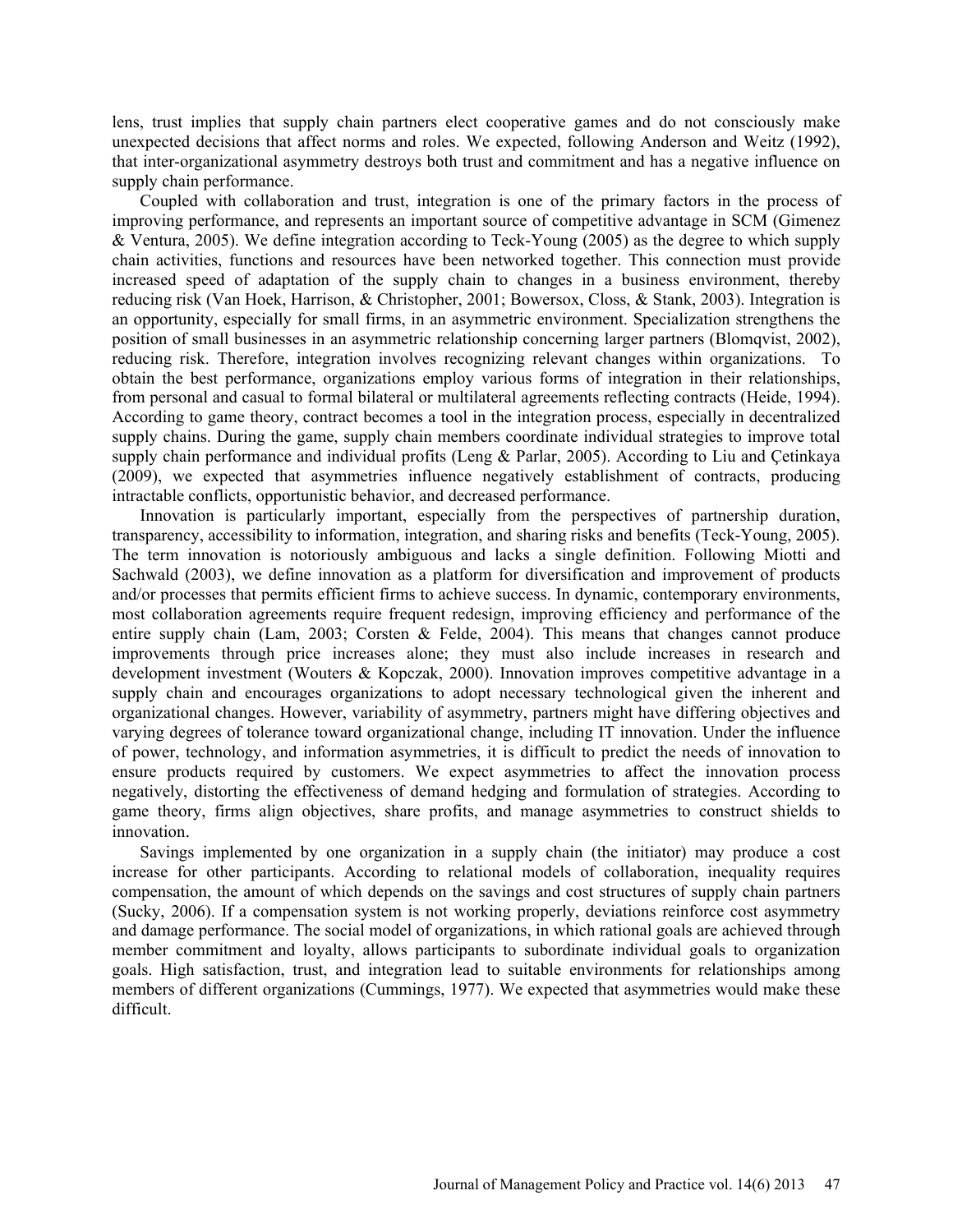#### **RESEARCH DESIGN**

#### **Unit of Analysis and Data Collection**

We conducted a survey among Polish and Spanish firms. As a control element, we introduced a number of organizational parts of the supply chain that reflect market maturity (Appendix A). An emerging market satisfies two criteria: rapid economic development and large increases in opportunism and rent-shifting (Nelson, Tilley, & Waler, 1998). Emerging markets require large investments to cover customer needs, distribution infrastructures, brand adaptations, and development of specific knowledge (Porter, 1990). These requirements are difficult to cover with supply chains made up of few partners. Opportunism, uncertainties, and risks in emerging markets are additional factors that promote large supply chains (Plomp & Batenburg, 2010). In the Polish market, a majority of supply chains include more than three partners, which confirms previous observations.

A mature market is characterized by high economic development and well-established market mechanisms (Kotabe & Helson, 2000). Maturity systematically increases capabilities of a business process and an organization's ability to deliver higher performance over time (Rosemann & de Bruin, 2005). In a mature market, domestic and global suppliers compete intensely for market share and customer satisfaction (Johansonn, 2000). At this stage of development, organizations focus on competition and cost control (Porter, 1985). This is much easier to obtain with smaller supply chains, which is reflected in the Spanish market, where most supply include fewer chains than three members.

The firms included in both samples were selected randomly, and operate in various industries (e.g., electronics, metal, mining, auto, food, construction, logistics services, electric materials, pharmaceutics, cosmetics, energy, textiles, and others) to obtain multi-sector data. Annual sales for the organizations ranged from fewer than  $\epsilon$ 10 million, from  $\epsilon$ 10 to 60 million, and to more than  $\epsilon$ 60 million. For both populations, we selected companies employing at least 50 people and those that had an identifiable purchasing department (Appendix A). Polish and Spanish samples characteristics are presented in Table 1.

| <b>PROPERTY STRUCTURE</b>         |    | Poland        |                | <b>Spain</b>  |
|-----------------------------------|----|---------------|----------------|---------------|
|                                   | N  | $\frac{6}{6}$ | N              | $\frac{6}{9}$ |
| Majority capital – Polish/Spanish | 62 | 76.5%         | 10             | 19.3%         |
| <b>Majority capital – Foreign</b> | 18 | 22.2%         | 38             | 73.0%         |
| Difficult to say                  | 1  | $1.2\%$       | 4              | $7.7\%$       |
| TOTAL                             | 81 | 100%          | 52             | 100%          |
| <b>SALES VOLUME</b>               | N  | $\frac{0}{0}$ | N              | $\frac{6}{9}$ |
| less than 10 mln euro             | 26 | 32.1%         | 5              | $9.6\%$       |
| between 10-60 mln euro            | 20 | 24.7%         | 10             | 19.2%         |
| more than 60 mln euro             | 7  | $8.6\%$       | 0              | 38.5%         |
| Difficult to say/have not to say  | 23 | 28.4%         | $\overline{2}$ | 23.1%         |
| <b>Declined</b>                   | 5  | $6.2\%$       | 5              | $9.6\%$       |
| TOTAL                             | 81 | 100%          | 52             | 100%          |

# **TABLE 1 SAMPLE CHARACTERISTICS POLISH AND SPANISH**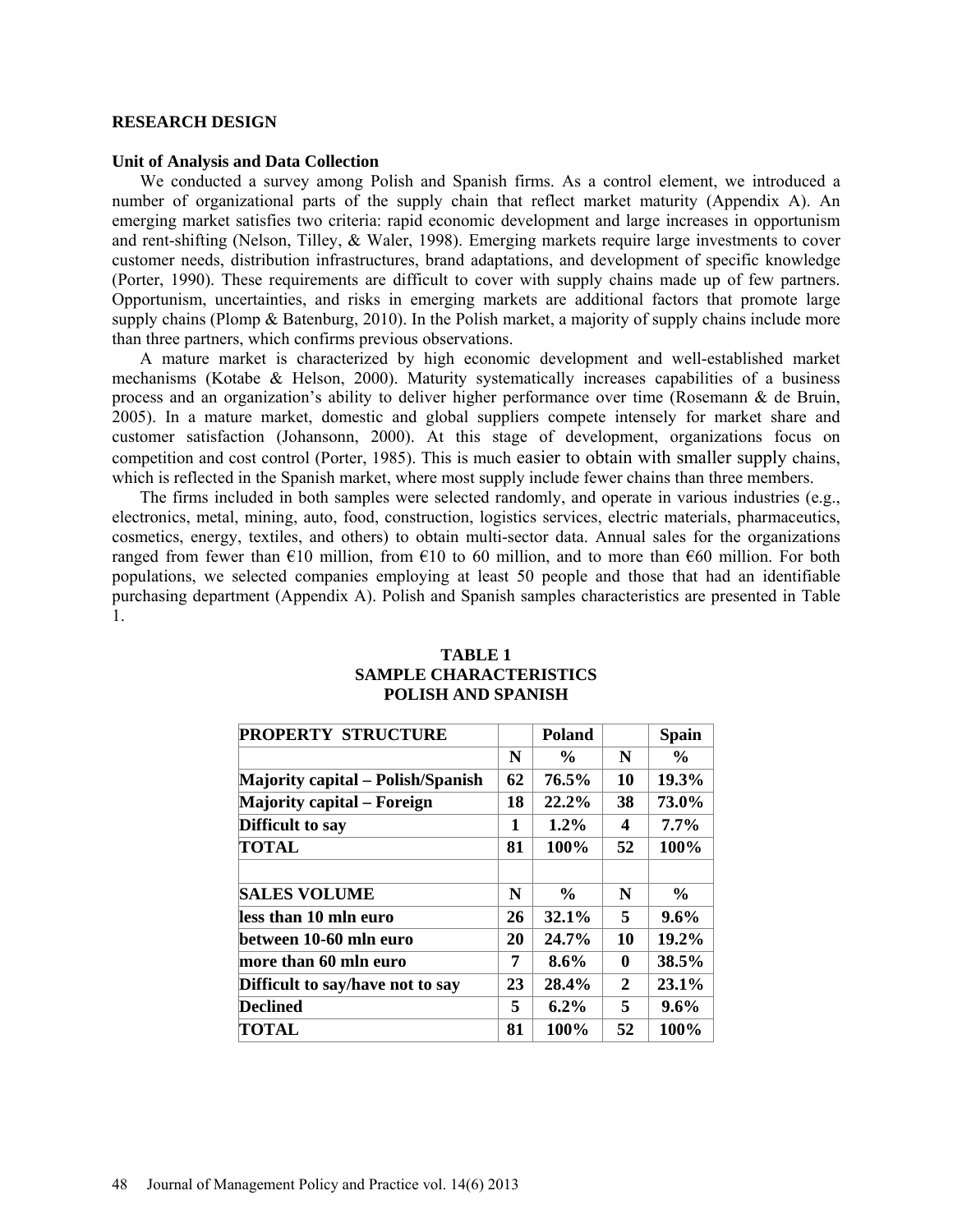Most cross-cultural researchers consider the more rigorous back-translation process superior to simple direct translation from one language to another (Brislin 1970; Brislin et al., 1973). Questionnaire items were translated into Polish and Spanish simultaneously using back-translation method to ensure the same meaning and interpretations of variables. The surveys were sent to a representative set of firms belonging to CEL (Spanish Center of Logistics) in Spain which cooperates with L. Kozminski Academy in Poland.

Following Dillman (2000) and Scandura and Williams (2000), a web-based questionnaire was emailed to each organization and manager in the samples. Questionnaires were sent directly to purchasing and supply chain managers. They are involved largely in negotiations and contacts with suppliers and the most important customers, and are the most knowledgeable information sources (Hill & Jones, 1992; Kumar, Stern, & Anderson, 1993). The survey was conducted in two stages. The first took place in Poland. The initial sample size in Poland included 387 companies; 173 agreed to participate. The number of returned surveys was 99. Following a thorough analysis of the answers, 18 questionnaires were rejected due to incomplete answers; 81 questionnaires were considered valid, which is a 20.93% response rate. In the second stage, the questionnaire was e-mailed to 168 Spanish managers. The response rate after the first mailing was 12%, insufficient for the purposes of this study (Basnet et al., 2003). The outcome of the second mailing led to an increase in the number of returned questionnaires to 52, a response rate of 30.95%.

#### **Measurement Development**

Measurement scales for the constructs were adapted from well-validated measures reported in extant literature. Items adapted from Heide and John (1990) and Teck-Yong (2005) measured collaboration, a construct that measures cooperative behavior among supply chain members, measured collaboration. Managers evaluated responsibilities of conducting joint actions for overall supply chains. Trust is from Kumar, Stern and Anderson (1993) and Hanfield and Bechtel (2002); this measure focuses on the relationship among partners in the management process. Respondents evaluated confidence in the honesty of supply chain members. Innovation is from Gilley and Rasheed (2000) and Spekman et al. (1998); these items relate tracking links among supply chain partners, with particular attention given to tracking tools such as electronic data interchange (EDI) and computer aided design/computer aided manufacturing (CAD/CAM). We asked managers whether they considered supply chain innovation to be a platform for diversification and improvement in firm efficiency. Integration is from Teck-Yong (2005) and Chen and Paulraj (2004); this measure captures dedication to logistics integration and inter-firm communication. Participants were asked how integration improves firm performance. Cost is from Power, Sohal, and Rahman (2001) and Cannon and Homburg (2001), measuring purchasing, production, and logistics costs. Performance is from Dröge, Germain and Spears (1996) and Dröge and Germain (2000), capturing dedication to financial and non-financial items. In both cases, respondents evaluated each partner's performance. Finally, Thomas and Esper (2010) and Maloni and Benton (2000) inspired items for asymmetry. We asked managers to evaluate differences in supply chain partner behaviors (Appendix B).

Each construct was defined using 3 to 5 items and a 7-point Likert-scale (Kumar, Stern, & Anderson, 1993). Following Dillman (2000), the original research instrument was pretested with interviews of Spanish and Polish managers, ensuring that items were formulated accurately. Several items were reworded and edited, and some were dropped to improve overall comprehension, establishing content validity of the instrument.

A three-phase cycle estimated the effect of non-response bias. Initially, responses selected randomly from the earlier phase were compared with responses from the latest survey phase (Lambert & Harrington, 1990). Since there were no differences between responses, it was concluded that there was no non-response bias in the data (Armstrong & Overton, 1977). Following Mentzer and Flint (1997), approximately 30 non-respondents from each sample group were contacted to determine why they did not participate. Managers alleging lack of time was a major cause of non-participation.

As recommended by Podsakoff et al. (2003), we performed Harmon's single-factor test for both the Polish and Spanish samples. Results demonstrated that no single factor accounted for the majority of model variance (22.92% for Poland and 35.01% for Spain) suggesting that common method bias was not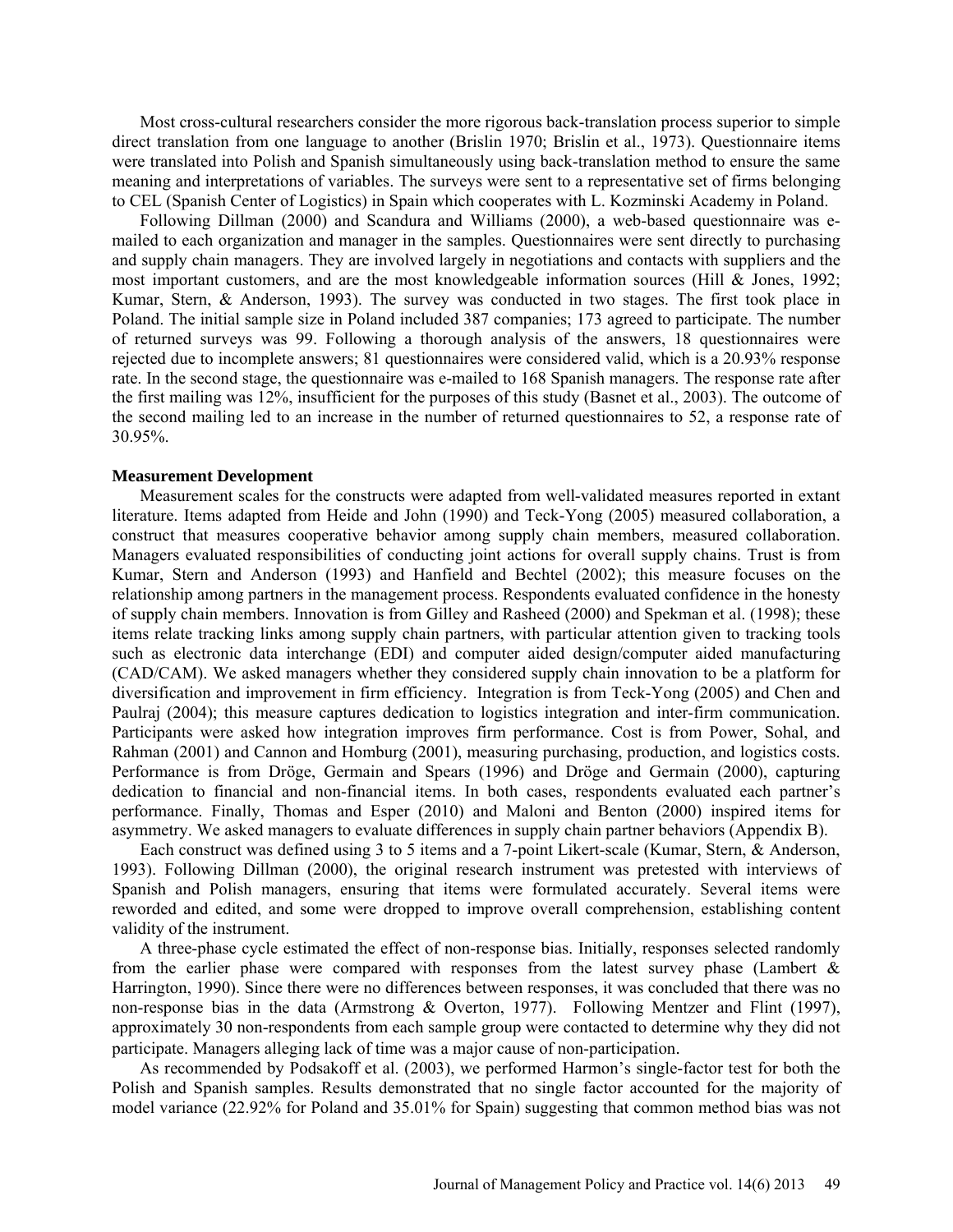of great concern and was unlikely to confound not an issue, and that data were robust. Interpretations of results are in (Tables 2 and 3). The conclusion was that non-response biases were robust.

## **TABLE 2 COMMON METHOD BIAS HARMON'S TEST SPAIN**

| <b>Total Variance Explained</b> |  |              |                                        |                                    |                                            |                                        |                                    |  |
|---------------------------------|--|--------------|----------------------------------------|------------------------------------|--------------------------------------------|----------------------------------------|------------------------------------|--|
| <b>Component</b>                |  |              | <b>Initial Eigenvalues</b>             |                                    | <b>Extraction Sums of Squared Loadings</b> |                                        |                                    |  |
|                                 |  | <b>Total</b> | $\frac{6}{9}$<br>of<br><b>Variance</b> | <b>Cumulative</b><br>$\frac{6}{6}$ | <b>Total</b>                               | $\frac{6}{6}$<br>of<br><b>Variance</b> | <b>Cumulative</b><br>$\frac{6}{6}$ |  |
| <b>Dimension</b>                |  | 9.453        | 35.009                                 | 35.009                             | 9.453                                      | 35.009                                 | 35.009                             |  |

| <b>TABLE 3</b>                   |
|----------------------------------|
| COMMON METHOD BIAS HARMON'S TEST |
| <b>POLAND</b>                    |

| Total Variance Explained                       |  |                                            |                                        |                                    |              |                                  |                                    |  |
|------------------------------------------------|--|--------------------------------------------|----------------------------------------|------------------------------------|--------------|----------------------------------|------------------------------------|--|
| <b>Component</b><br><b>Initial Eigenvalues</b> |  | <b>Extraction Sums of Squared Loadings</b> |                                        |                                    |              |                                  |                                    |  |
|                                                |  | <b>Total</b>                               | $\frac{6}{9}$<br>of<br><b>Variance</b> | <b>Cumulative</b><br>$\frac{6}{9}$ | <b>Total</b> | $\frac{6}{9}$<br><b>Variance</b> | <b>Cumulative</b><br>$\frac{6}{9}$ |  |
| <b>Dimension</b>                               |  | 6.188                                      | 22.919                                 | 22.919                             | 6.188        | 22.919                           | 22.919                             |  |

The research model of the study was quantitative positivist (Straub et al., 2004), and the research objective was explaining and predicting (Gregor, 2006). To estimate parameters of the model, we used structural equation modeling (SEM). We consider asymmetry (Asym), collaboration (Collab.), integration (Integt.), trust (Trust), innovation (Innov.), cost reduction (Rcost), and performance (Rslts) as latent variables.

### **Research Model Estimation and Validation**

SEM assessed relationships between latent constructs, and structural relationships between them (Figures 2 and 3).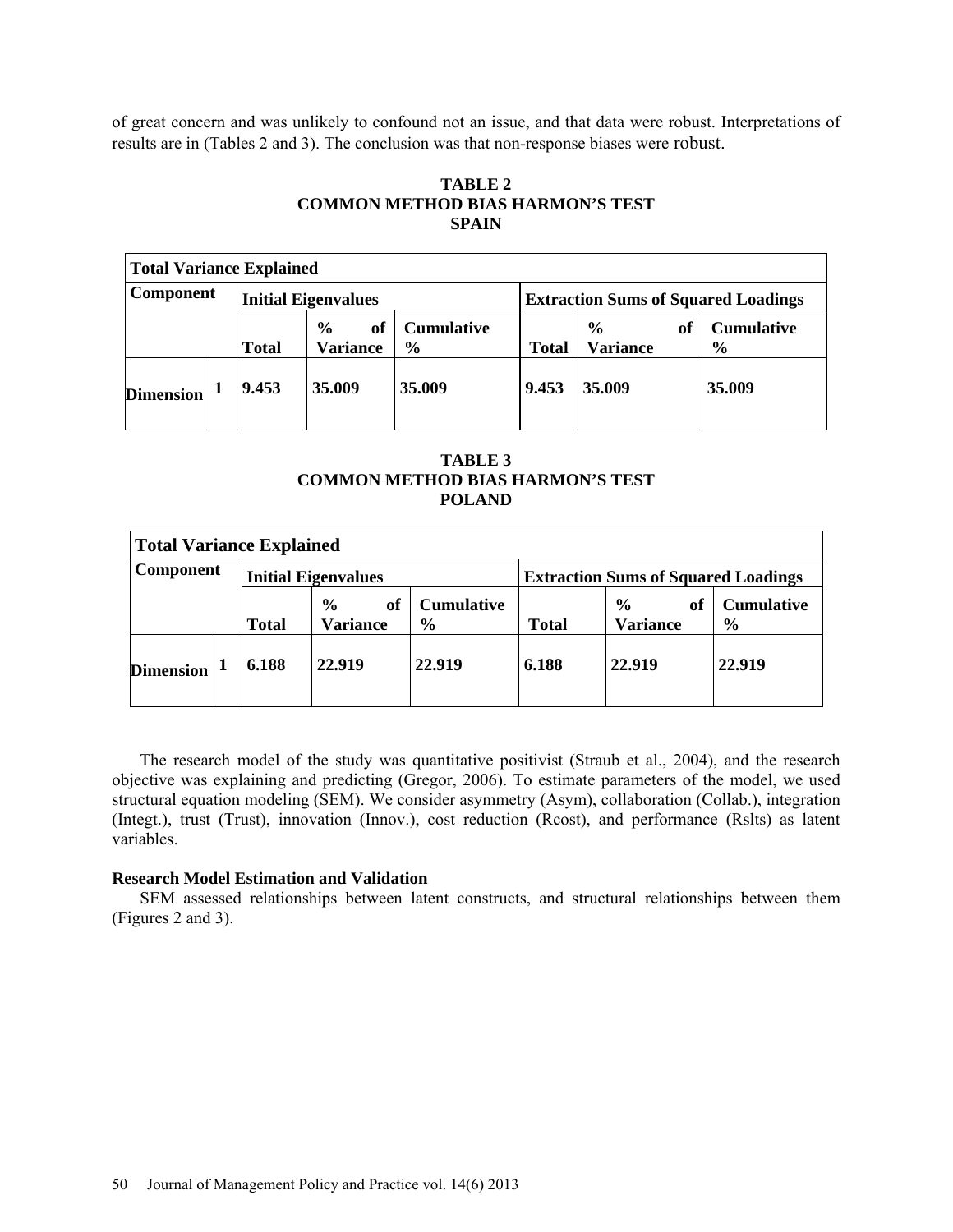**FIGURE 2 SEM ANALYSIS RESULTS FOR POLISH MODEL**



**FIGURE 3 SEM ANALYSIS RESULTS FOR SPANISH MODEL**

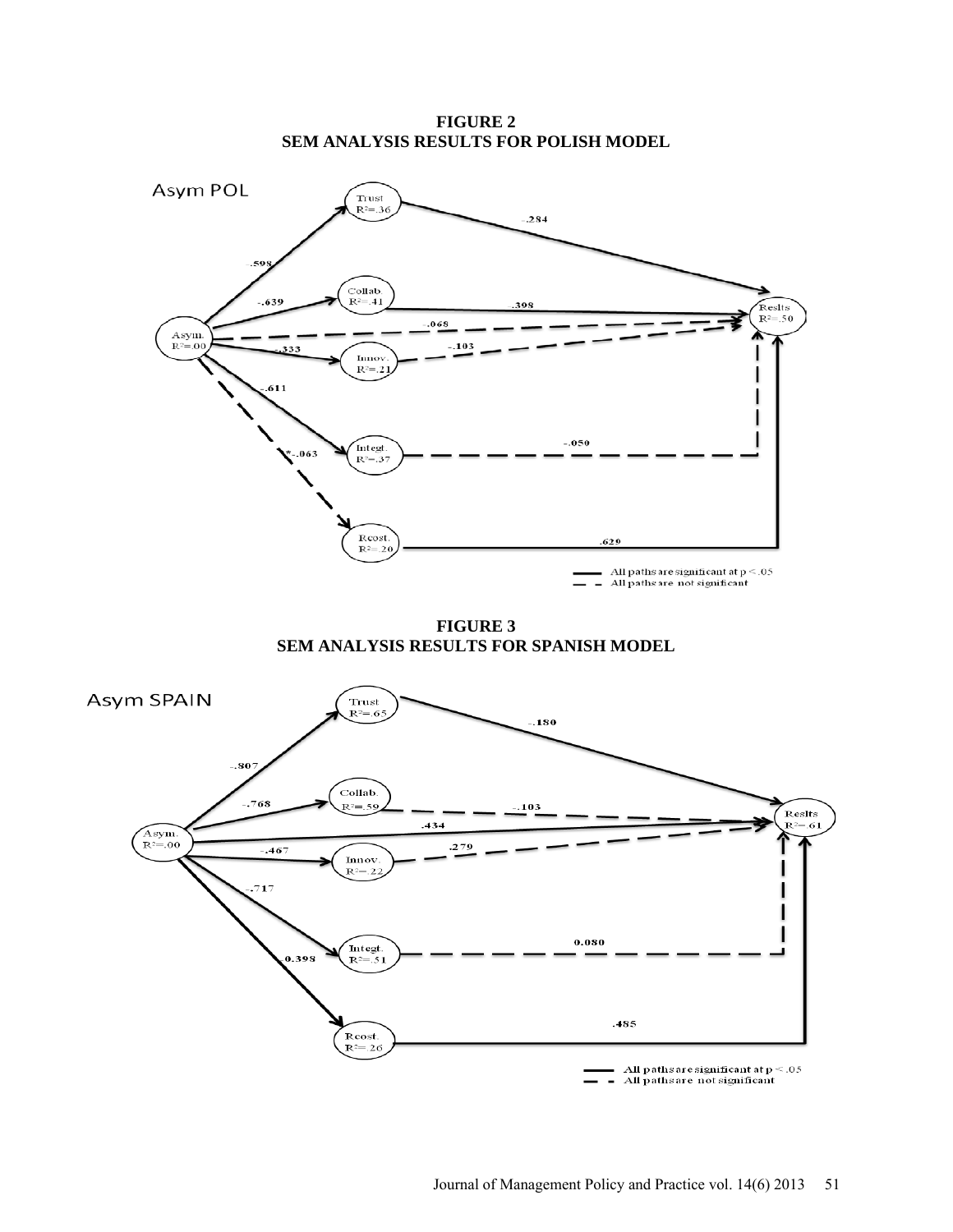The model was estimated by applying the Partial Least Squares (PLS) algorithm using smart PLS2.0.M3 software (Ringle, Wende, & Will, 2011). The PLS algorithm choice was made according to several criteria. The phenomenon under investigation is relativity new, and its modeling is in a developmental stage. PLS's recommendations concerning sample size, prediction accuracy, and comparatively low demands on data multinormality requirements (Joreskög & Wold, 1982; Henseler et al., 2009) were well suited to this study. Analysis was conducted in three steps. First, the models were estimated for Poland and Spain. We tested whether there was a difference between the two countries on the SCM aspects considered in this research. This last test was made by means of the GeSCA software (Hwang & Park, 2011). Model validation was conducted in two phases. We assessed the measurement model in the first and the structural model in the second. Each construct was assessed following Anderson and Gerbing's (1988) suggestions for unidimensionality, internal consistency, indicator reliability, and convergent and discriminant validities. Constructs representing asymmetries, collaboration, results, and integration were reflective (Figures 2 and 3). An overview of model quality criteria is presented in Table 7 for Poland and Table 8 for Spain.

Considering the measurement model for the Polish sample (Table 10 in Appendix C), we checked for unidimensionality of the factors using an exploratory factor analysis (EFA). Loadings were between 0.838 and 0.481 and four of 33 values were above the 0.6 threshold, admissible as high, and none were below 0.4, considered low. For the Spanish sample (Table 11 in Appendix C), values ranged from 0.856 to 0.417 with seven values of thirty-three between 0.6 and 0.4, and none were below 0.4 (Gefen & Straub, 2005; Gerbing & Anderson, 1988).

Internal consistency was measured using Cronbach's alpha coefficient and the composite reliabilities (Tables 6 and 7). For both samples, internal consistency indicators exceeded the threshold for exploratory research of 0.700 (Cronbach, 1951; Werts et al., 1974; Nunally & Bernstein, 1994). Statistical significance was assessed by means of 200 re-sample bootstrapping (Tables 8 and 9).

As for the indicator reliability, all path values were significant ( $p<0.05$ ), and most (Tables 10 and 11 in Appendix C) had values greater than 0.7. The minimum path value was 0.417, admissible for an exploratory model (Chin, 1998). Convergent validity was assessed by the average variance explained (AVE) whose values (Tables 6 and 7) in most cases were above the 0.5 threshold for both samples (Forner & Larcker, 1981).

As a criterion for discriminant validity, we considered cross-loadings (Tables 13 and 14 in Appendix C) obtained by correlating component scores of each latent variable with all other variables. For both samples, loadings of each indicator were higher for their own constructs than for other constructs, suggesting the constructs differed sufficiently (Chin, 1998). To conclude validation of the external model, we assessed discriminant validity following Fornell and Larcker's (1982) criterion, requiring a latent variable to share more variance with its assigned indicators than with any other latent variables. The AVE square root of each latent variable should be greater than its squared correlation with any other latent variables. This condition was fulfilled in both samples (Tables 4 and 5). Latent variable correlations for both countries show moderate to high values, indicating convergent validity (Tables 2 and 3).

We assessed validity of the structural model (Tables 4, 5, 6 and 7). In both samples, the models' coefficients of determination  $(R^2)$  showed values not substantially high (>0.670), but certainly more than moderate (>0.333), and clearly above the lower weak threshold of 0.19 (Chin, 1998; Ringle, 2004). For Poland (Table 6), four path coefficients were not significant: Assym with Costred (t=0.466), Assym with Results ( $t=0.395$ ), Innov with Results ( $t=0.771$ ), and Integ with Results ( $t=0.319$ ). The remaining relationships were significant at p<0.05. For Spain (Table 7), all latent variable path coefficients were significant except Coll with Results ( $t=0.548$ ), Integ with Results ( $t=0.391$ ), and Integ with Results  $(t=1.085)$ . We also tested whether there was a difference between the two countries concerning SCM. We imposed cross-group (Poland and Spain) equality constraints on path coefficients. Results showed that the null hypothesis of equality between groups was rejected for the relationships Assym with Coll and Assym with Integ, not rejected for the remaining correlations, Assym with Results, Coll with Results, and Integ with Results (Tables 8 and 9).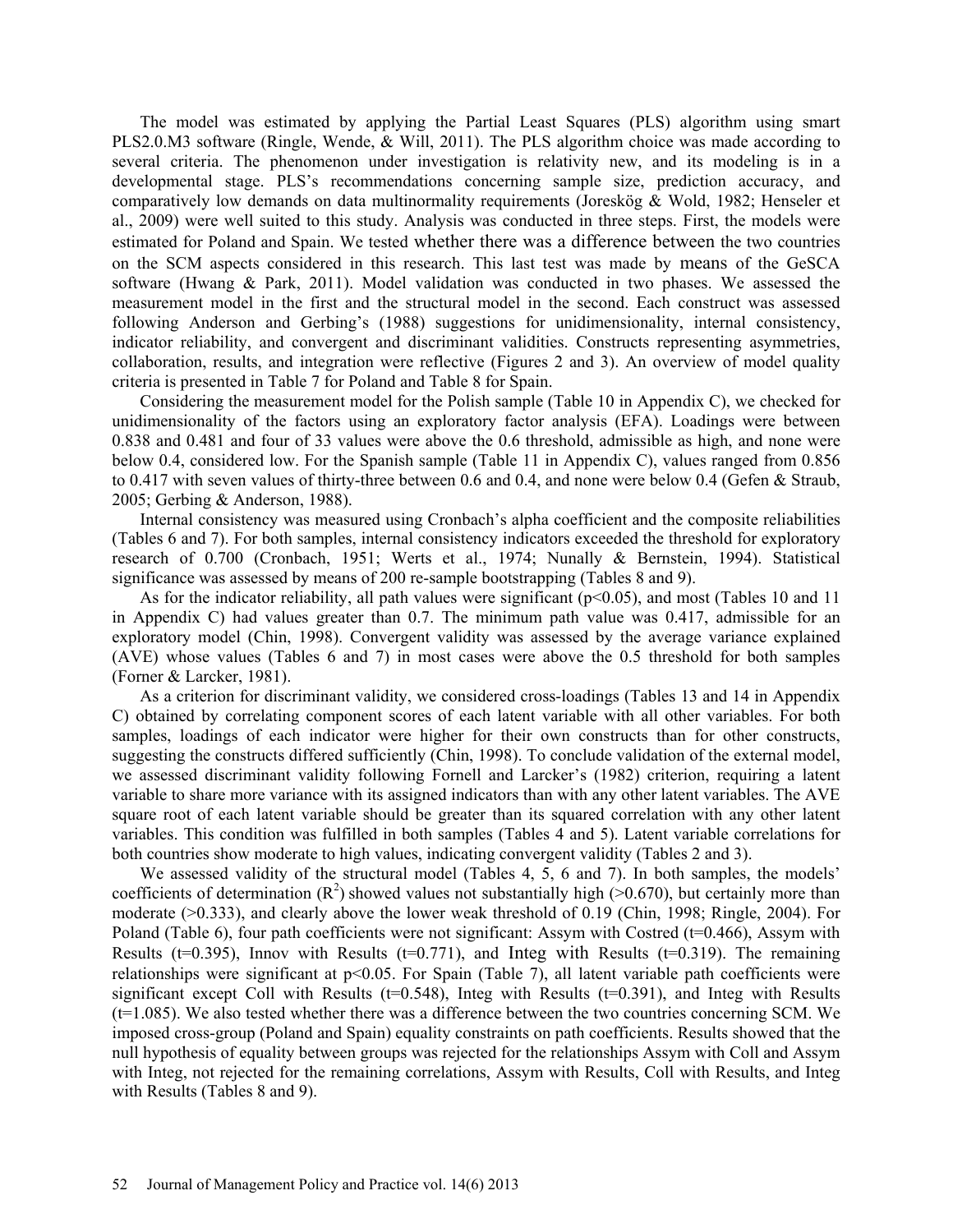# **TABLE 4**

## **POLAND LATENT VARIABLE CORRELATIONS AVERAGE SQUARE ROOT ON DIAGONAL PER THE FORNELL-LARCKER CRITERION**

|                | <b>ASSYM</b> | <b>COLL</b> | <b>COSTRED</b> | <b>INNOV</b> | <b>INTEG</b> | <b>RESULTS</b> | <b>TRUST</b> |
|----------------|--------------|-------------|----------------|--------------|--------------|----------------|--------------|
| <b>ASSYM</b>   | 0.685        |             |                |              |              |                |              |
| <b>COLL</b>    | 0.639        | 0.769       |                |              |              |                |              |
| <b>COSTRED</b> | $-0.063$     | 0.047       | 0.715          |              |              |                |              |
| <b>INNOV</b>   | 0.333        | 0.619       | 0.061          | 0.663        |              |                |              |
| <b>INTEG</b>   | 0.612        | 0.610       | 0.108          | 0.480        | 0.651        |                |              |
| <b>RESULTS</b> | 0.068        | $-0.034$    | 0.638          | 0.061        | 0.113        | 0.713          |              |
| <b>TRUST</b>   | 0.598        | 0.638       | 0.134          | 0.448        | 0.610        | 0.243          | 0.676        |

# **TABLE 5**

# **SPANISH LATENT VARIABLE CORRELATIONS AVERAGE SQUARE ROOT ON DIAGONAL PER THE FORNELL-LARCKER CRITERION**

|                | <b>ASSYM</b> | <b>COLL</b> | <b>COSTRED</b> | <b>INNOV</b> | <b>INTEG</b> | <b>RESULTS</b> | <b>TRUST</b> |
|----------------|--------------|-------------|----------------|--------------|--------------|----------------|--------------|
| <b>ASSYM</b>   | 0.774        |             |                |              |              |                |              |
| <b>COLL</b>    | 0.768        | 0.693       |                |              |              |                |              |
| <b>COSTRED</b> | 0.398        | 0.353       | 0.641          |              |              |                |              |
| <b>INNOV</b>   | 0.467        | 0.505       | 0.655          | 0.719        |              |                |              |
| <b>INTEG</b>   | 0.717        | 0.663       | 0.486          | 0.534        | 0.679        |                |              |
| <b>RESULTS</b> | 0.434        | 0.366       | 0.733          | 0.649        | 0.507        | 0.715          |              |
| <b>TRUST</b>   | 0.807        | 0.632       | 0.375          | 0.379        | 0.665        | 0.445          | 0.796        |

# **TABLE 6 POLAND QUALITY MODEL MEASUREMENTS OVERVIEW**

|                | <b>AVE</b> | Composite Reliability  R Square   Cronbach's Alpha   Communality |       |       |       | Redundancy |
|----------------|------------|------------------------------------------------------------------|-------|-------|-------|------------|
| <b>ASSYM</b>   | 0.470      | 0.813                                                            |       | 0.709 | 0.470 |            |
| <b>COLL</b>    | 0.591      | 0.878                                                            | 0.408 | 0.826 | 0.591 | 0.240      |
| <b>COSTRED</b> | 0.511      | 0.805                                                            | 0.104 | 0.776 | 0.511 | 0.002      |
| <b>INNOV</b>   | 0.414      | 0.776                                                            | 0.111 | 0.765 | 0.414 | 0.041      |
| <b>INTEG</b>   | 0.423      | 0.783                                                            | 0.374 | 0.761 | 0.423 | 0.151      |
| <b>RESULTS</b> | 0.508      | 0.837                                                            | 0.497 | 0.759 | 0.508 | $-0.008$   |
| <b>TRUST</b>   | 0.456      | 0.765                                                            | 0.358 | 0.711 | 0.456 | 0.157      |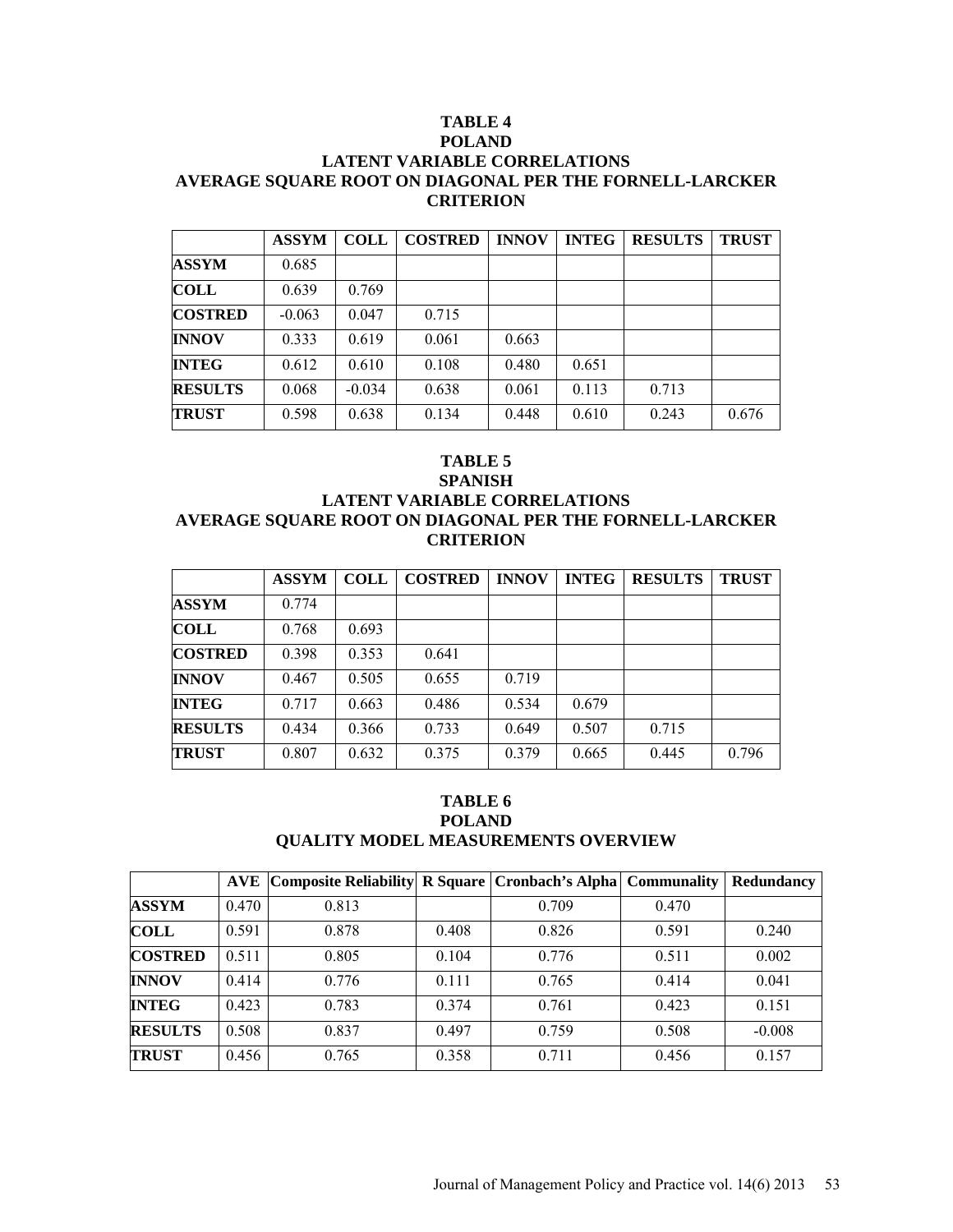|                | <b>AVE</b> | Composite Reliability  R Square   Cronbach's Alpha   Communality |       |       |       | Redundancy |
|----------------|------------|------------------------------------------------------------------|-------|-------|-------|------------|
| <b>ASSYM</b>   | 0.554      | 0.859                                                            |       | 0.794 | 0.554 |            |
| <b>COLL</b>    | 0.480      | 0.808                                                            | 0.589 | 0.696 | 0.480 | 0.282      |
| <b>COSTRED</b> | 0.411      | 0.726                                                            | 0.158 | 0.789 | 0.411 | 0.059      |
| <b>INNOV</b>   | 0.517      | 0.839                                                            | 0.219 | 0.761 | 0.517 | 0.108      |
| <b>INTEG</b>   | 0.461      | 0.805                                                            | 0.514 | 0.711 | 0.461 | 0.228      |
| <b>RESULTS</b> | 0.511      | 0.839                                                            | 0.614 | 0.760 | 0.511 | $-0.006$   |
| <b>TRUST</b>   | 0.634      | 0.873                                                            | 0.651 | 0.804 | 0.634 | 0.404      |

**TABLE 7 SPAIN. QUALITY MODEL MEASUREMENTS OVERVIEW**

**TABLE 8 POLAND TOTAL EFFECTS**

|                           | Original     | <b>Sample Mean</b> | <b>Standard</b>             | <b>Standard</b>  | <b>T</b> Statistics |
|---------------------------|--------------|--------------------|-----------------------------|------------------|---------------------|
|                           | Sample $(O)$ | (M)                | <b>Deviation</b><br>(STDEV) | Error<br>(STERR) | ( O/STERR )         |
| <b>ASSYM-&gt;COLL</b>     | $-0.639$     | $-0.646$           | 0.060                       | 0.060            | 10.598              |
| <b>ASSYM-&gt;COSTRD</b>   | $-0.063$     | $-0.043$           | 0.136                       | 0.136            | 0.466               |
| <b>ASSYM-&gt;INNOV</b>    | $-0.333$     | $-0.349$           | 0.117                       | 0.117            | 2.840               |
| ASSYM->INTEG              | $-0.611$     | $-0.633$           | 0.074                       | 0.074            | 8.285               |
| <b>ASSYM-RESULTS</b>      | $-0.068$     | 0.078              | 0.173                       | 0.173            | 0.395               |
| <b>ASSYM-&gt;TRUST</b>    | $-0.598$     | $-0.608$           | 0.071                       | 0.071            | 8.382               |
| <b>COLL-&gt;RESULTS</b>   | $-0.398$     | $-0.367$           | 0.136                       | 0.136            | 2.918               |
| <b>COSTRD-&gt;RESULTS</b> | 0.629        | 0.609              | 0.097                       | 0.097            | 6.458               |
| <b>INNOV-&gt;RESULTS</b>  | 0.103        | 0.112              | 0.133                       | 0.133            | 0.771               |
| <b>INTEG-&gt;RESULTS</b>  | $-0.050$     | $-0.066$           | 0.157                       | 0.157            | 0.319               |
| <b>TRUST-&gt;RESULTS</b>  | $-0.284$     | 0.288              | 0.121                       | 0.121            | 2.349               |

### **DISCUSSION**

In this section, the findings from this study are used to describe the influence of asymmetries for SCM success factors (attributes) and organizational behaviors related to them. The literature provides many examples that confirm the importance of asymmetry influences on SCM success (Thomas & Esper, 2010), but not all suggest similar valuations. SEM allows testing of all hypotheses simultaneously. Partial Least Squares (PLS) revealed that three hypothesized paths were not significant in the Spanish sample and four were not significant in the Polish sample (Figures 2 and 3). The remaining relationship paths were significant. Tables 8 and 9 illustrate the findings discussed below.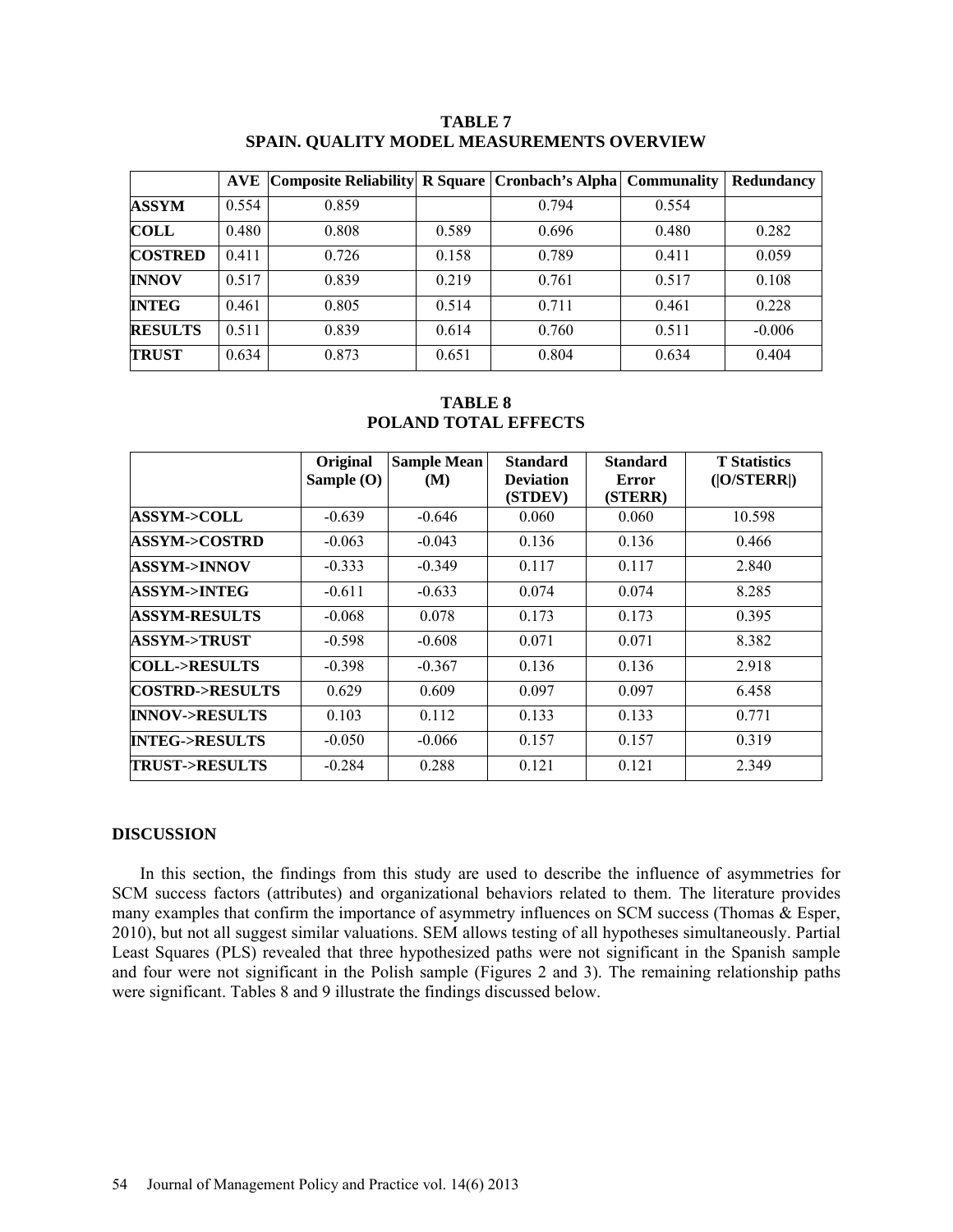|                            | Original<br>Sample $(O)$ | <b>Sample Mean</b><br>(M) | <b>Standard</b><br><b>Deviation</b><br>(STDEV) | <b>Standard</b><br>Error<br>(STERR) | <b>T</b> Statistics<br>( O/STERR ) |
|----------------------------|--------------------------|---------------------------|------------------------------------------------|-------------------------------------|------------------------------------|
| <b>ASSYM -&gt; COLL</b>    | $-0.768$                 | $-0.769$                  | 0.055                                          | 0.055                               | 14.078                             |
| <b>ASSYM -&gt; COSTRD</b>  | $-0.398$                 | $-0.413$                  | 0.140                                          | 0.140                               | 2.838                              |
| ASSYM -> INNOV             | $-0.467$                 | $-0.497$                  | 0.152                                          | 0.152                               | 3.070                              |
| ASSYM -> INTEG             | $-0.717$                 | $-0.733$                  | 0.075                                          | 0.075                               | 9.524                              |
| <b>ASSYM -&gt; RESULTS</b> | 0.434                    | 0.464                     | 0.134                                          | 0.134                               | 3.230                              |
| ASSYM -> TRUST             | $-0.807$                 | $-0.817$                  | 0.046                                          | 0.046                               | 17.691                             |
| <b>COLL -&gt; RESULTS</b>  | $-0.103$                 | $-0.068$                  | 0.188                                          | 0.188                               | 0.548                              |
| COSTRD -> RESULTS          | 0.485                    | 0.489                     | 0.143                                          | 0.143                               | 3.383                              |
| <b>INNOV -&gt; RESULTS</b> | 0.279                    | 0.274                     | 0.145                                          | 0.145                               | 1.919                              |
| <b>INTEG -&gt; RESULTS</b> | 0.080                    | 0.040                     | 0.206                                          | 0.206                               | 0.391                              |
| <b>TRUST -&gt; RESULTS</b> | $-0.180$                 | 0.221                     | 0.166                                          | 0.166                               | 2.085                              |

### **TABLE 9 SPAIN TOTAL EFFECTS**

#### **Asymmetry, Trust and Performance**

Results suggest the importance of asymmetric influences regarding trust in both markets. In Poland, managers particularly valued organizational reputation in the market. In asymmetric environments, organizational reputation diminishes with reduced trust, precluding maintenance of equilibrium in partnership relationships and reducing the possibility of conflict reduction. In Spain, trust in asymmetric environments was particularly important for sharing knowledge, resolving problems through mutual agreement with supply chain partners, and improving a firm's reputation. These behaviors allow implementation of standards that maintain perceptions of partner honesty, especially in international relationships. These findings confirm Chen and Chen's (2002) observation that agreements with reputable partners improve the position of organizations in international networks, reduce competitive uncertainty, and strengthen bargaining power.

Trust showed a negative relationship with performance in asymmetric environments in both Polish and Spanish markets. Under asymmetry, joint interpretation of data suggests that a reduction in trust among partners generates diminished cooperative performance while influencing company components that integrate the supply chain. Partners remain cautious, especially when sharing asymmetric information. Negative results reinforce strong resistance from managers to provide data based on costs and benefits to other supply chain partners, limiting cooperation under supply chain agreements in both markets. This behavior may increase opportunism in strategic decision-making (Wathne & Heide, 2000), and reflects a preference for implementing local solutions as a way to obtain performance improvements (Simatupang & Sridharan, 2005b).

# **Asymmetry, Integration, Innovation and Performance**

We expected asymmetry to hamper integration in the supply chain and to influence total supply chain performance negatively independent of market type. Surprisingly, results demonstrate that asymmetry reduces integration in both markets, but this negative effect does not influence performance value. This means that in both markets, integration is a key driver to achieve performance improvements in any type of relationship, symmetric or asymmetric. Managers operating in both markets pointed out that integration processes are especially critical for performance goals and future development projects. Extant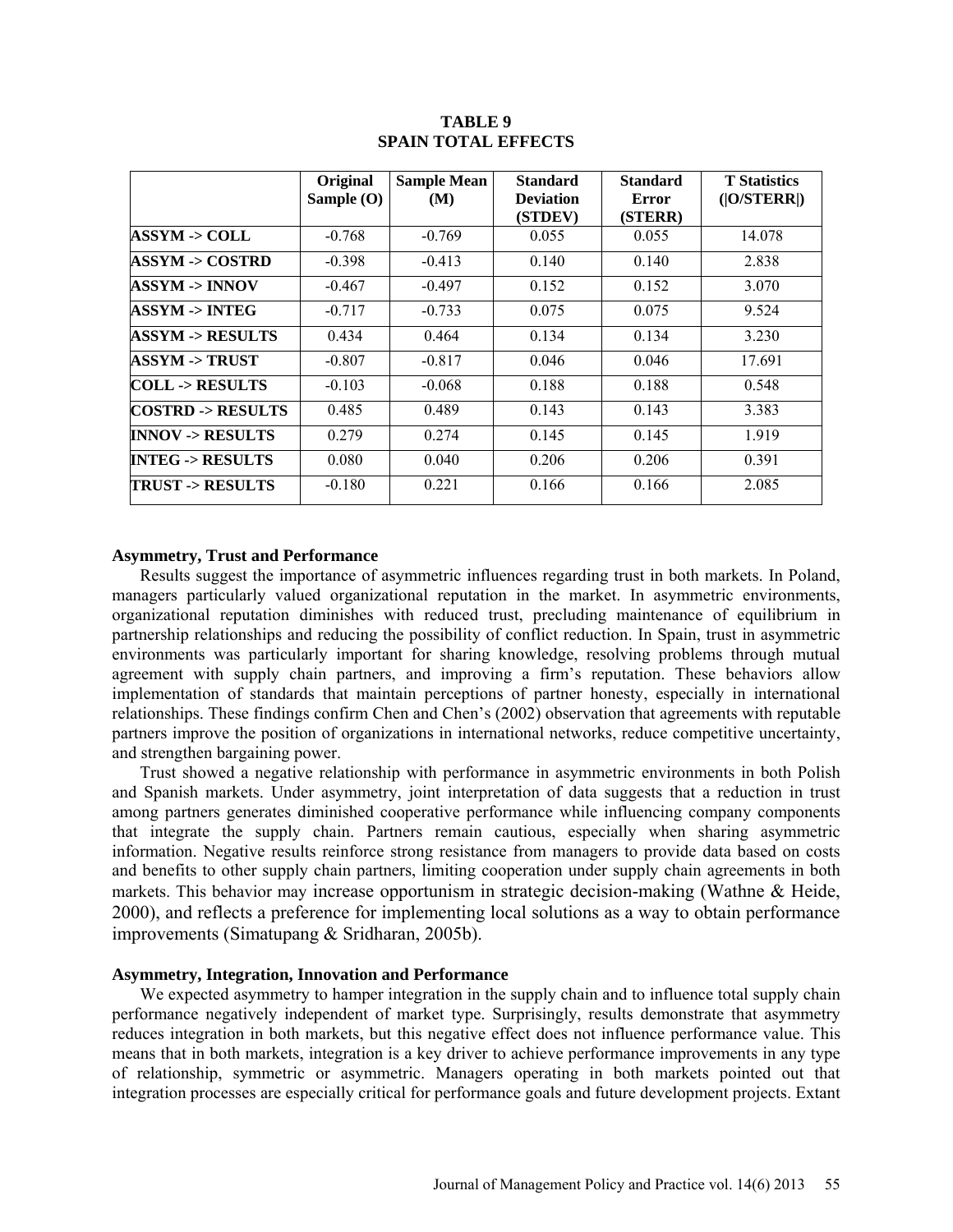research supports these results. Bagchi et al. (2005) and Swink et al. (2007) highlight the importance of product-process technology integration and supply chain integration in terms of direct effects on business performance. In a study of supplier integration in new product development, Ragatz et al. (1997) found that supplier integration leads to performance improvements and competitive advantages for firms.

Related to asymmetry, innovation, and performance variables, we expected similar negative relationships as with integration. The results showed that asymmetries have a negative influence on innovation in both environments, but this negative influence does not affect total supply chain performance. It is interesting to note that Polish and Spanish managers indicated that in asymmetric conditions, risk and uncertainty - related to entry of a new partner in a supply chain - do not reduce investment in innovation. Previous research supports this result. Cooper and Yoshikawa (1994) argue that the alternative of not cooperating means losing business or competitive advantages obtained from an innovation. As Thomas and Esper (2010) suggest, small firms especially accept asymmetric relationships related to new partner entry if they permit maintaining the status quo.

Also interesting was the observation that managers in both markets indicated that several information technologies integrated in SCM process, especially computer-aided decision-making software, promised new opportunities for competitive advantages in business. This relates to the findings of Ranganathan et al. (2004) that internal assimilation and external diffusion of Web technologies affect benefits realized through SCM. According to these findings, integration and innovation are complex, exerting disparate impacts on supply chain relationships, especially in asymmetric environments.

#### **Asymmetry, Collaboration, Cost Reduction and Performance**

In both samples, relationships between collaboration and performance were strong and negative, but the hypothesis that collaboration, influenced by asymmetries negatively, affects supply chain performance was confirmed only in Poland. Managers in emerging markets indicated that collaboration process development is limited, especially when it is affected by asymmetries of information, costs, and benefits. The influence of such asymmetries also hinders the process of aligning objectives considered essential for development of collaboration. Previous research suggests a positive relationship between collaboration and performance. Simatupang and Sridharan (2005a) describe positive associations among collaboration, profits, and competitive advantages. Min et al. (2005) and Bowersox, Closs, and Stank (2003) argue that collaboration reflects the union of organizations with the purpose of reducing risk, sharing information, defining common goals, offering resources, and improving performance. Despite positive effects of collaboration, Sabath and Fontanella (2002) claim that this is the biggest disappointment that has appeared in the implementation of various strategies in SCM.

Costs such as inventory costs, production costs, and purchasing costs showed a tendency toward reductions. We used tendency of cost reductions because independent estimates of firm costs were unavailable. Analysis of observed effects of asymmetries (power and size especially) on costs demonstrated interesting findings in Spain. First, asymmetric relationships led to a lower potential for cost reductions in mature markets. Second, asymmetric relationships slowed the reduction of inventory costs. Third, asymmetric relationships pushed organizations to improve purchasing costs. Previous research supports these observations. Johnsen and Ford (2008) posit that large companies avoid highly specialized companies unwilling to establish common goals, and hence, lose influence. Wouters (2006) confirms that outsourcing often involves higher costs for third parties because they often need to make investments. Kouvelis, Chambers, and Wang (2006) suggest that high levels of information-sharing help coordinate the supply chain and avoid negative results from the bullwhip effect. Subramani and Venkatraman (2003) recommend safeguarding against asymmetries, especially in vertically oriented supply chain partnerships where buying or supplying firms are vulnerable to the exercise of power by more powerful partners. In the case of emerging markets, findings suggest asymmetries in SCM do not influence a tendency toward cost reductions. However, asymmetries reinforce instability of organizational cost structures, which reduce the capacity of outsourcing (Fine & Whitney, 1996).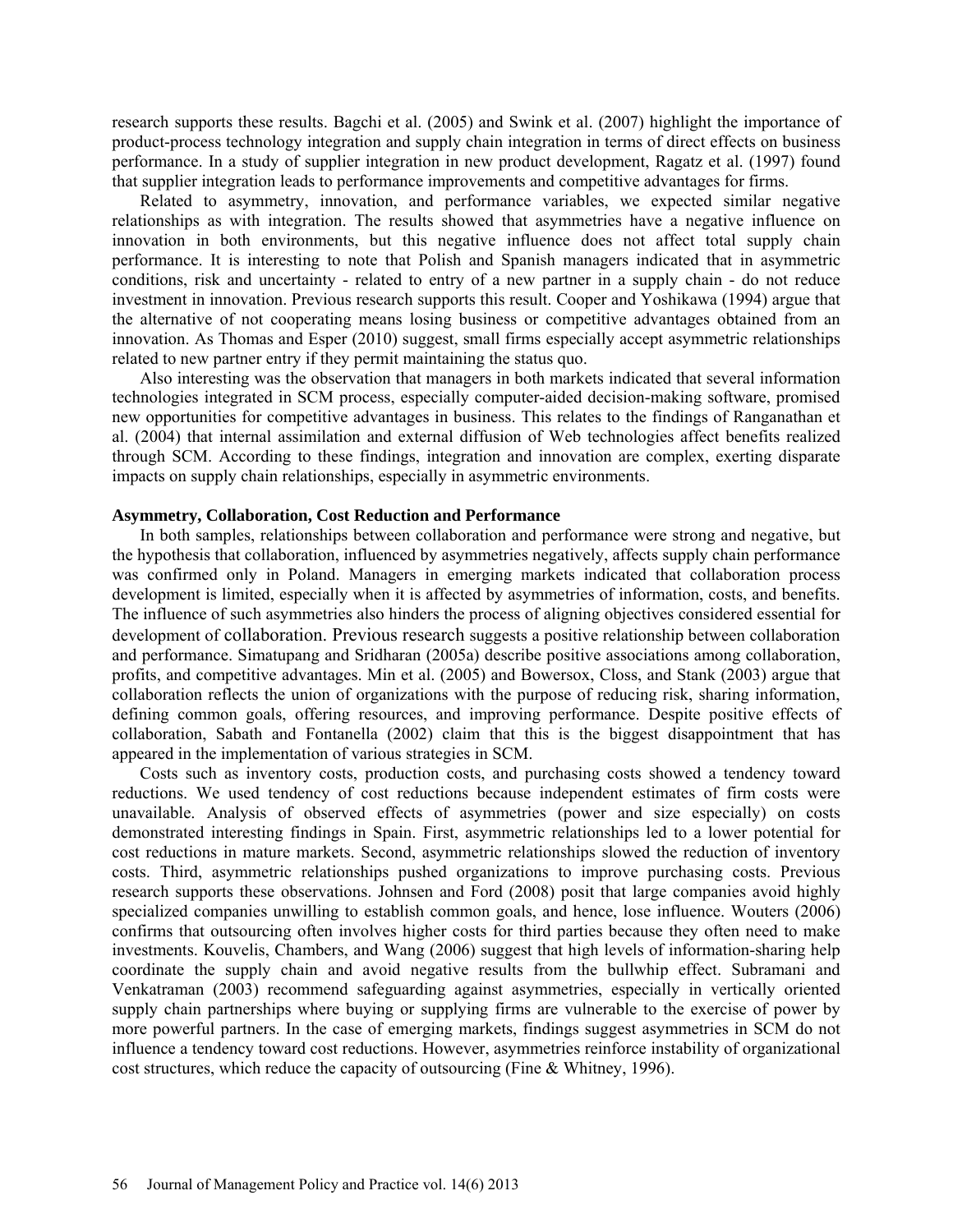#### **Asymmetry - Performance**

Analysis showed positive and direct relationships between asymmetries and performance in Spain. Contrary to expectations, results indicate that increasing asymmetry leads to performance growth in the supply chain. These findings confirm that the consequences of asymmetry vary widely across disparate relationships, with both positive and negative outcomes for organizations. We speculate that in mature markets, managers should consider a bilateral, short-term relationship under asymmetric conditions more equitable than a multilateral, long-term agreement in symmetric environments. They expect that the effect of the relationship is bigger in situations where the risk of opportunism is high than under the protective effect of symmetry. Findings are consistent with Simatupang and Sridharan (2008), who suggest that managers are unwilling to relinquish power and opportunity to achieve maximum profit even if it means reducing risk and symmetry. Findings also support Thomas and Esper (2010), who suggest that temporal aspects of asymmetric relationships in SCM demonstrate contradictory results. In Poland, we did not find a direct relationship between asymmetry and performance.

### **ACADEMIC AND MANAGERIAL IMPLICATIONS**

Results provide knowledge of an academic and managerial nature that helps improve understanding of the nature of asymmetric environments. Examining the effect of asymmetries on SCM success factors provides valuable insights into searching for efficiency and performance improvements in partnerships. Such understandings of asymmetries not only allow SCM partners to manage them properly, but also create an opportunity to improve relationships between partners. The process of seeking the right position for each partner in supply chain relationships includes special implications for managers. Managers can apply asymmetry knowledge to consider options on the availability and ability to invest in innovation. The level of investment made by parties in product and process innovation depends directly on the value of risk related to return, but not on returns alone. Risk assessment depends largely on positions partners occupy in SCM. Asymmetries distort demand knowledge and the effectiveness of strategies to cover it. It is difficult to understand the needs of innovation in asymmetric conditions. Inclusion of asymmetries in management helps managers focus decisions and resources more effectively.

From an academic viewpoint, this study adds new applications of game theory to searches for solutions to SCM problems. Construction of game-theoretic models permits the finding new solutions to asymmetric behaviors adopted by managers in contemporary supply chain collaborations. These are important tools for assisting managers from varying organizations, enabling them to change strategic relationships while considering different asymmetry types, levels, sizes, and strengths.

#### **CONCLUSIONS**

Research generally investigates asymmetries across no more than one or two relationship characteristics; e.g., Chen and Chen (2002) study trust and commitment, and Harrison (2004) examines power. These analyses do not permit examination of the complexity of asymmetric relationships in SCM. Findings from this study confirm that asymmetry in SCM is a complex and multifaceted issue, influencing various relationships during collaboration processes differently. In asymmetric environments, profit is not fixed and can enlarge through collaboration (Simatupang and Sridharan, 2005), occurring when all supply chain members maximize gains for all participants. We do not find the same relationships among all partners; effectiveness or even a tendency toward optimization and information flow does not appear in SCM. Not all organizations understand their role in the supply chain, though some invest great effort to improve their positions. Despite the benefits derived from supply chain participation, cooperation among these organizations remains limited. In only a few cases did changes in organizational culture and cooperative decision-making accompany changes related to implementation of the supply chain strategy, even though these changes were regarded as essential. In accord with Moberg et al. (2003) and Zsidisin et al. (2005), our findings corroborate that delays in implementation of this strategy are due to widespread belief that the supply chain strategy is a long road that takes time.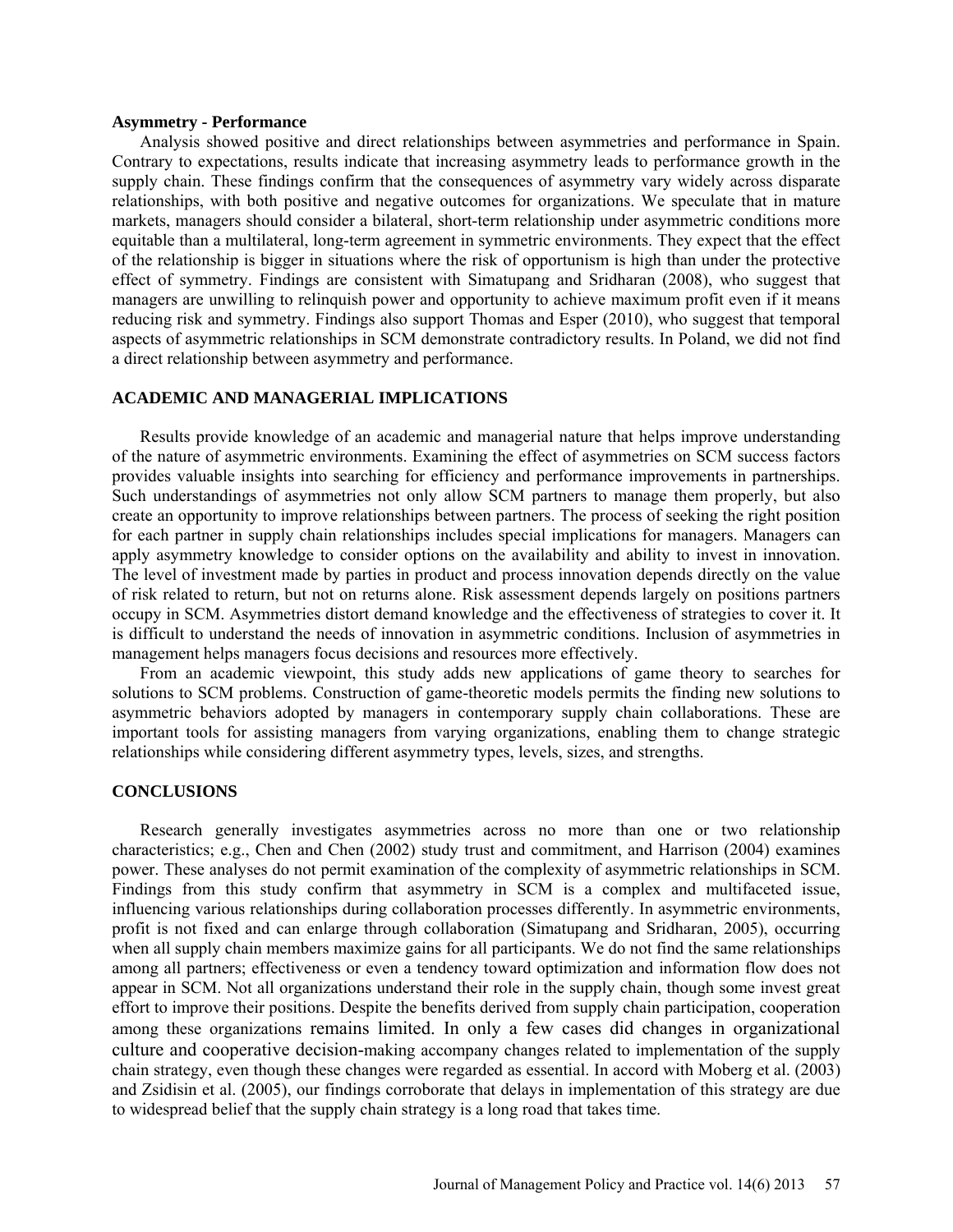Dyadic relationships among sellers and buyers were the most characteristic in SCM for both environments. Risks associated with relationships between buyers and sellers do not depend solely on power; they are the result of mismanagement (Williamson, 2008). Asymmetries increase opportunistic trends through inappropriate relationship structures, and foster malpractice in SCMs. Asymmetric conditions promote such practices as a natural part of management, hampering noticeable improvement.

Our observations corroborate that information, capacities for innovation and trust are essential in dynamic and unstable environments. Only a few organizations involved in SCM possess all three simultaneously. In most cases, organizations use these assets for asymmetric cost reductions, reductions that do not translate into a reduction of total costs for the supply chain despite the privileged position of the organization that initiated it. Regardless of all the benefits that create a balanced relationship, every organization wants collaboration in which its success depends on an ability to maintain control over critical assets. During negotiations of strategic objectives, purchase and supply agreements, price, delivery, and quality (among others), all parties look for opportunities to create an advantageous imbalance.

Recent research (Mentzer et al., 2001; Min et al., 2005; Moberg et al., 2003; Munson et al., 2000; Sabath & Fontanella, 2002; Simatupang & Sridharan, 2002, and 2005; Williamson, 2008) suggests several approaches that explain failures in collaboration agreements or barriers to their development. Based on empirical research, we believe the existence and influence of asymmetries in SCM are the causes of distortions. These distortions include differences in the definition of strategic objectives, lowlevel integration, lack of transparent decision-making, use of distorted information, and greater importance given to particular outcomes in supply chain performance. Results confirm the universal character of distortions produced by asymmetries in SCM. Regardless of the environment (mature versus emerging markets), sector of operation, value of transactions, and agreement sizes, causes of deviations in management are similar. Decisions or corrective actions also have universal character in operational applications. From this viewpoint, it is feasible to build a universal model of managerial behavior. This model is especially useful when organizations plan start-up or subsidiary business units in various markets.

#### **LIMITATIONS**

Although we found support for and confirmation of results in two organizational contexts, conclusions derived from this research should be guided by the study's limitations. Managers are basing their responses on perceptions and opinions. For this reason and despite statistical treatment, responses to the questionnaires are not completely free of the subjectivity. Another limitation relates to the general character of the hypothesis; this study is exploratory. This characteristic means that the approaches to the problems were made from general assumptions.

#### **FUTURE RESEARCH**

Future research should investigate factors regarding managerial behaviors in SCM in the United States market. Results of such research could close the spectrum of analysis dedicated to the influence of asymmetries in SCM from the viewpoint of a different market. The research design is based on a crosssectional survey, which is advantageous because results are more representative than sector studies. However, it is desirable to perform similar studies with a larger number of firms. Future research should investigate the influence of asymmetries in value chain construction. A deeper analysis of issues relating to value creation in asymmetric conditions could lead to a different assessment of competitiveness and business strategy. However, the presence of differences between the behaviors of the samples are analyzed only in an exploratory way, leaving the study of how environmental factors can affect the stability of the relations proposed in the research model for subsequent research.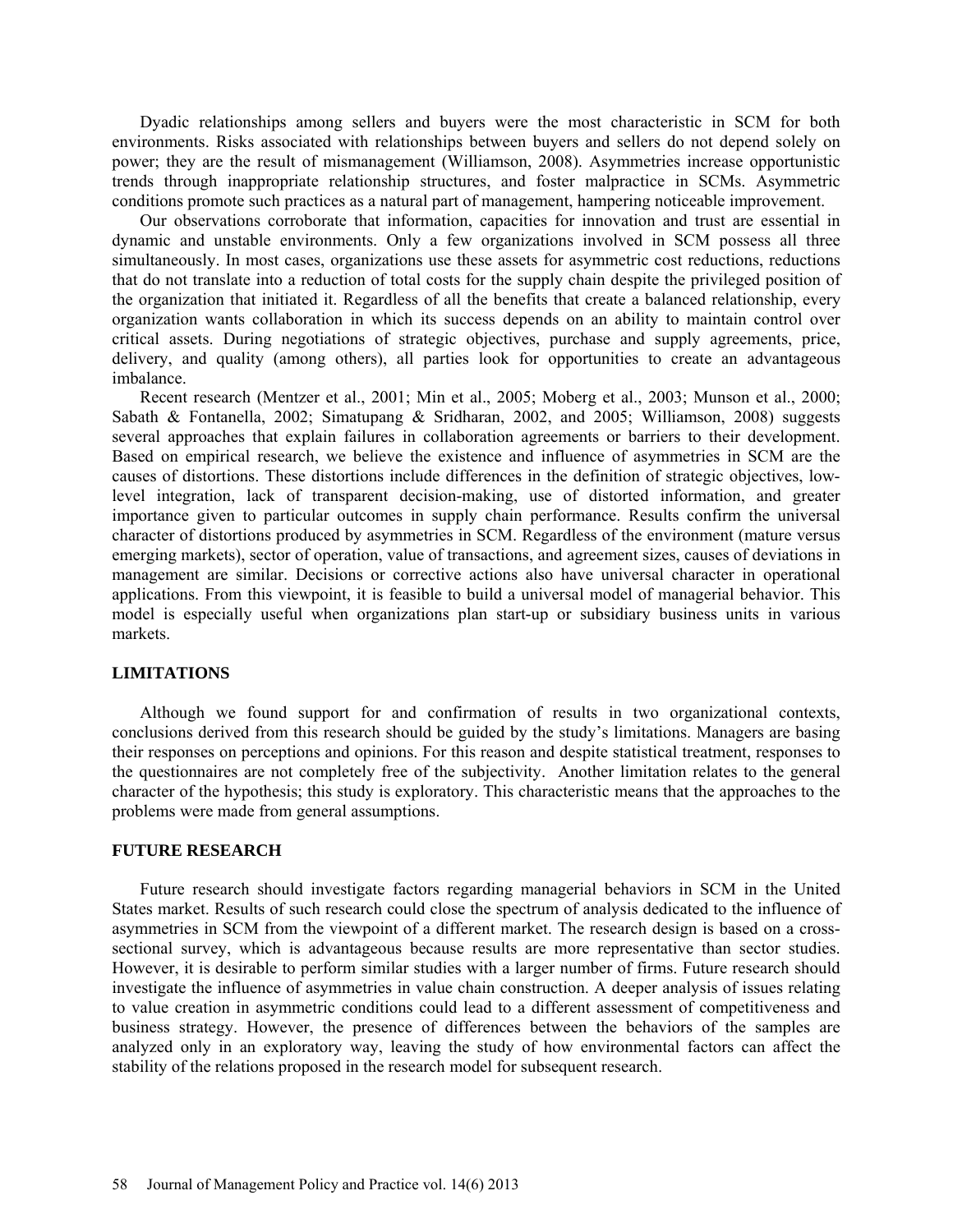## **REFERENCES**

Anthony, T. 2000. Supply chain collaboration: Success in the new Internet economy. Achieving Supply Chain Excellence through Technology. Montgomery Research Inc., *2*, 1-4.

Anderson, J.C., & Gerbing, D.W. 1988. Structural equation modeling in practice: A review and recommended two-step approach. Psychological Bulletin, *103*(3), 411-423.

Anderson, E., & Weitz, B. 1992. The use of pledges to build and sustain commitment in distribution channels. Journal of Marketing Research, *29*(February), 18-34.

Armstrong, J.S., & Overton, T.S. 1977. Estimating nonresponse bias in mail surveys. *Journal of Marketing Research, 14*(3): 396-402.

Bagchi, P.K., Chun Ha, B., Skjoett-Larsen, T., & Soerensen, L.B. 2005. Supply chain integration: a European survey. *The International Journal of Logistics Management, 16 (2): 275-294.* 

Bailey, K., & Francis, M. 2008. Managing information flows for improved value chain performance*. International Journal of Production Economics, 111*(1): 2-12.

Barrat, M. 2004. Understanding the meaning of collaboration in the supply chain*. Supply Chain Management, 9*(1): 30-42.

Basnet, C., Corner, J., Wisner, J., & Tan, K. 2003. Benchmarking supply chain management practice in New Zealand. *Supply Chain Management: An International Journal, 8*(1): 57-64.

Bhatnagar, R., & Viswanathan, S. 2000. Re-engineering global supply chains: Alliances between manufacturing firms and global logistics services providers*. International Journal of Physical Distribution & Logistics Management, 30*(1):13–34.

Blomqvist, K. 2002. Partnering in the Dynamic Environment: The Role of Trust in Asymmetric Technology Partnership Formation, published Ph.D. thesis, *Lappeenranta University of Technology*, Finland.

Bowersox, D.J. 1990. The strategic benefits of logistics alliances*. Harvard Business Review, 68*(4): 36- 43.

Bowersox, D.J., Closs, D.J., & Stank, T.P. 2003. How to master cross-enterprise collaboration. *Supply Chain Management Review, 7*(4): 18-27.

Brandenburger, A.M., & Nalebuff, B.J. 1996. *Competition*. Doubleday, New York.

Brislin, R. W. 1970. Back-translation for cross-cultural research*. Journal of Cross-Cultural Psychology, 1*(3): 185–216.

Brislin, R.W., Lonner, W., & Thorndike, R. 1973. Cross-cultural Research Methods*.* John Wiley & Sons, New York.

Buzzell, R.D., Quelch, J.A., & Salmon, W.J. 1990. The costly bargain of trade promotion. *Harvard Business Review, 68*(2): 141-149.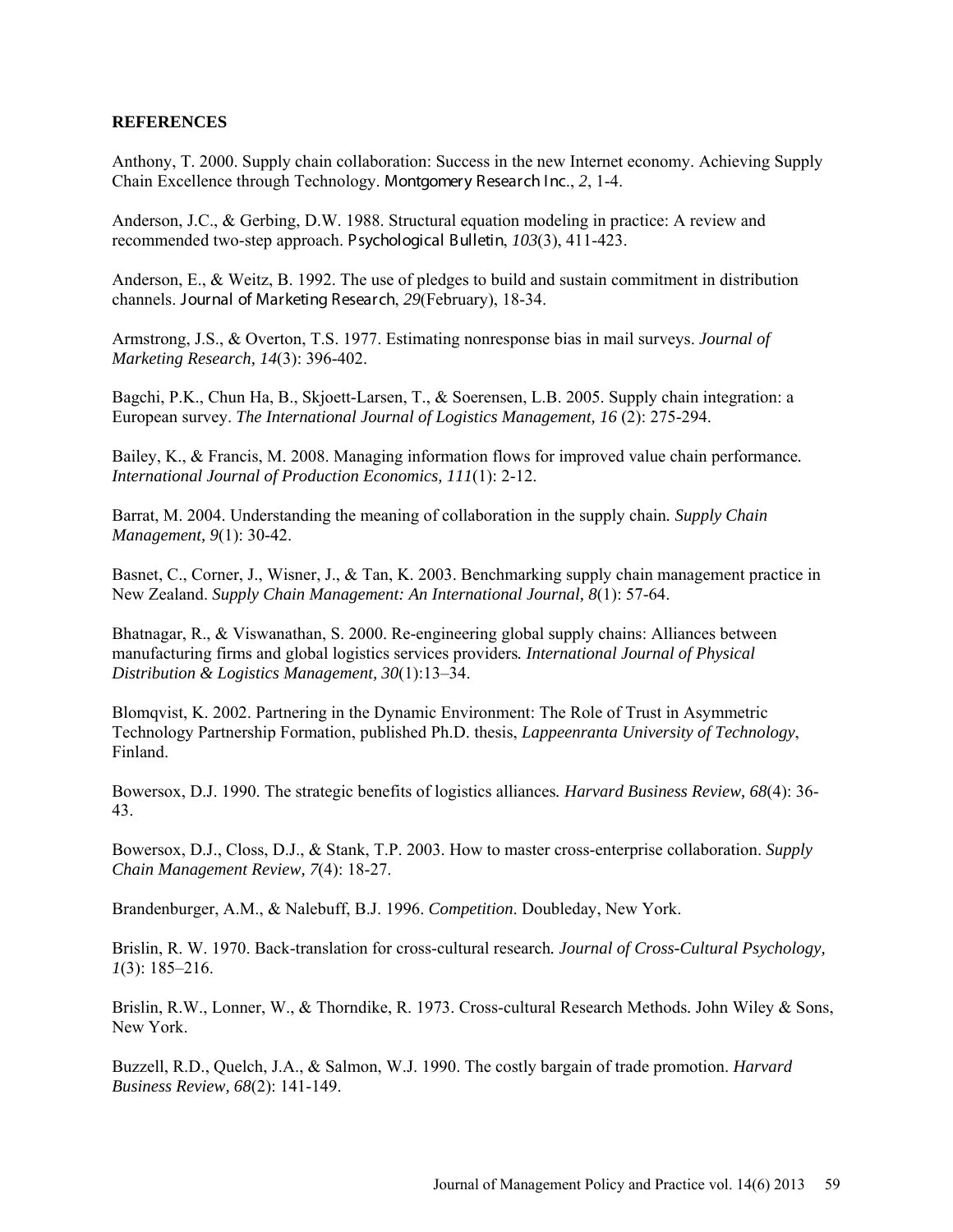Cannon, J.P., & Homburg, C. 2001. Buyer-supplier relationships and customer firm costs. *Journal of Marketing, 65*(1), 29-43.

Case, J. 2002. Supply chains are tighter but there's still too much slack*. Harvard Management Update, 7*(4).

Chan, F. 2003. Performance measurement in a supply chain. *International Journal of Advanced Manufacturing Technology, 21*: 534-48.

Chen, H., & Chen, T-J. 2002. Asymmetric strategic alliances*:* Network view. *Journal of Business Research, 55*(12), 1007-1013.

Chen, I.J., & Paulraj, A. 2004. Underrating supply chain management: critical research and a theoretical framework. *International Journal of Production Research, 42*(1): 131-63.

Chin, W.W. 1998. The Partial Least Squares Approach to Structural Equation Modeling, in Modern Business Research Methods, G. A. Marcoulides (ed.), Mahwah, NJ*: Lawrence Erlbaum Associates, 295- 336*.

Cigolini, R., Cozzi, M., & Perona, M. 2004. A new framework for supply chain management. Conceptual model and empirical test. *International Journal of Operations and Production Management, 24*(1): 7-41*.* 

Cooper, R., & Yoshikawa, T. 1994. Inter-organizational cost management systems: the case of the Tokyo-Yokohama-Kamakura supplier chain*. International Journal of Production Economics, 37*: 51-62.

Corsten, D., & Felde, J. 2005. Exploring the performance effects of key-supplier collaboration. *International Journal of Physical Distribution & Logistics Management, 35*(6): 445-61.

Cox, A. 2004. The art of the possible: relationship management in power regimes and supply chains. *Supply Chain Management: An International Journal, 9*(5): 346-56.

Cronbach, L.J. 1951. Coefficient alpha and the internal structure of tests*. Psychometrika 16* (3): 297–334.

Cummings, L.M. 1977. *The Emergence of the Instrumental Organization in New Perspectives on Organizational Effectiveness*. Goodman, Pennings & Associates, Jossey-Bass Inc., Publishers, San Francisco, CA.

Dillman, D.A. 2000*. Mail and Internet Surveys: The Total Design Method*. John Wiley & Sons, New York.

Dröge, C., Claycomb, C., & Germain, R. 2003. Does knowledge mediate the effect of context on performance? Some initial evidence. *Decision Sciences, 34*(3): 541-68.

Dröge, C., & Germain, R. 2000. The relationship of electronic data interchanges with inventory  $\&$ financial performance. *Journal of Business Logistics, 21*(2): 209-30.

Ewans, P., & Wurster, T.S. 2000. *Blown to Bits: How the New Economics of Information Transforms Strategy*. Harvard Business School Press, Boston, Mass.

Fawcett, S., & Magnan, G. 2002. The rhetoric and reality of supply chain integration. *International Journal of Physical Distribution & Logistics Management, 32*(5): 339-61.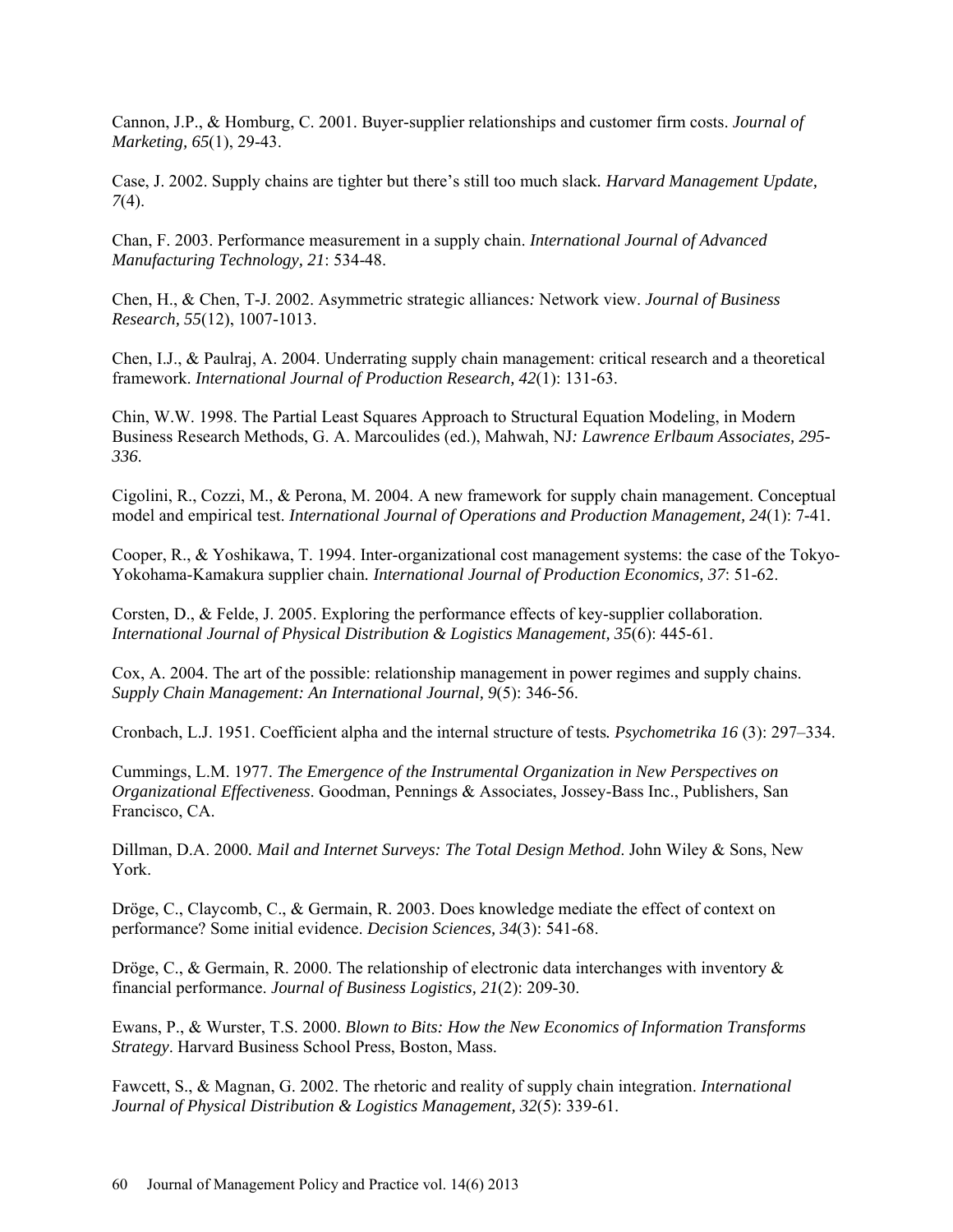Fiala, P. 2005. Information sharing in supply chain. *Omega* – *The International Journal of Management Science, 33*: 419-23.

Fine, C.H., & Whitney, D.E. 1996. Is the make-buy decision process a core competence? Research paper, *MIT,* Cambridge, MA.

Fornell, C., & Larcker, D.F. 1981*.* Evaluating structural equation models with unobservable variables and measurement error, Journal of Marketing Research*, 18*, 39–50.

Fynes, B., Voss. C., & Burca, S. 2005. The impact of supply chain relationships dynamics on manufacturing performance*. International Journal of Operations & Production Management, 25*(1): 6- 19.

Gao, T., Sigr, M. Bird, J., & Monroe, M. 2005. Reducing buyer decision-making uncertainty in organizational purchasing: Can supplier trust, commitment and dependence help. *Journal of Business Research, 58:* 397-405.

Gefen, D., & Straub, D. 2005. A practical guide to factorial validity using PLS-Graph: Tutorial and annotated example, Communications of the AIS, *16*, 91–109.

Gerbing, D.W., & Anderson, J.C. 1988. An updated paradigm for scale development incorporating unidimensionality and its assessment. *Journal of Marketing Research, 25:* 186–92.

Germain, R., Dröge, C., & Spears, N. 1996. The implications of just-in-time for logistics organization management and performance. *Journal of Business Logistics, 17*(2): 19-34.

Gilley, K.M., & Rasheed, A. 2000. Making more by doing less: an analysis of outsourcing and its effects on firm performance, *Journal of Management, 26*(4): 763- 90.

Gimenez, C., & Ventura, E. 2005. Logistics-production, logistics-marketing and external integration: their impact on performance. *International Journal of Operations and Production Management, 25*(1): 20-38.

Gregor, S. 2006. The nature of theory in information systems. *MIS Quarterly 30*: 611-642.

Griffith, D.A., Harvey, M.G., & Lusch, R.F. 2006. Social exchange in supply chain relationships: The resulting benefits of procedural and distributive justice. *Journal of Operations Management, 24*: 85-98.

Gunasekaran, A., & Kobu, B. 2007. Performance measures and metrics in logistics and supply management: a review of recent literature (1995-2004) for research and applications. *International Journal of Production Research, 45*(12): 2819-40.

Gundlach, G.T. & Cadotte, E.R. 1994, Exchange interdependence and interfirm interaction: research in a simulated channel setting. *Journal of Marketing Research, 31*(4): 516-32.

Gupta, V., Hanges, V.J., & Dorfman, P. 2002. Cultural clusters: methodology and findings. *Journal of World Business, 73*: 11-15.

Hall, J., & Porteus, E. 2000. Customer service competition in capacitated systems. *Manufacturing & Service Operations Management, 2*(2): 144-65.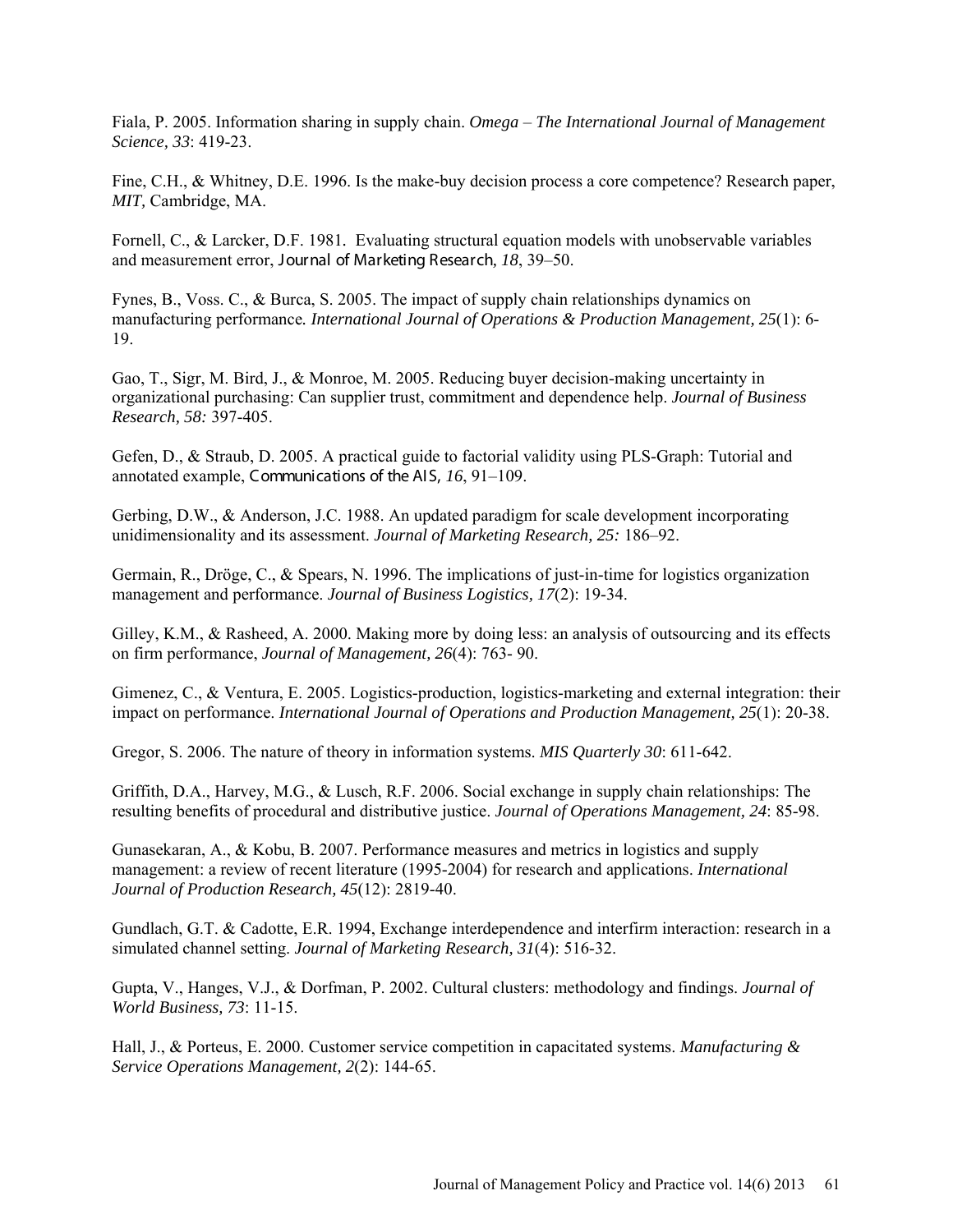Handfield, R., & Bechtel, C. 2002. The role of trust and relationship structure in improving supply chain responsiveness. *Industrial Marketing Management, 31*: 367-382.

Harmon, H.H. 1976. *Modern Factor Analysis*. University of Chicago Press. Chicago, USA.

Heide, J.B. 1994. Interorganizational governance in marketing channels. *Journal of Marketing, 58*(January): 71-88.

Heide, J.B., & John, G. 1990. Alliances in industrial purchasing: the determinants of joint actions in buyer-supplier relationship. *Journal of Marketing Research, 27*: 24-36*.* 

Hill, C.W., & Jones, T.M. 1992. Stakeholder-agency theory. *Journal of Management Studies, 92*(2): 131- 54.

Holmlund, M. (2004). Analyzing business relationships and distinguishing different Interaction levels. Industrial Marketing Management, *33*(4), 279−287.

Hwang, H., & Park, S. 2001. *GeSCA*. McGill University.

Johnson, J.K. 2000. *Global Marketing* (Second edition). Irwin McGraw-Hill. New York.

Johnsen, R., & Ford, D. 2008. Exploring the concept of asymmetry: A typology for analyzing customersupplier relationships. *Industrial Marketing Management, 37*: 471-483.

Jöreskog, K.G., & Wold, H. 1982. The ML and PLS technique for modeling with latent variables: Historical & comparative aspects, In Systems under Indirect Observation, Part I., North-Holland, Amsterdam, pp. 1263–1270.

Kotabe, M., & Helson, K. 2000. *Global Marketing Management*. John Wiley and Sons, Inc., New York.

Kouvelis, P., Chambers, C., & Wang, H. 2006. Supply chain management research and production and operations management: Review, trends, and opportunities. *Production and Operations Management, 15(*3): 449–469.

Kumar, N., Stern, L.W., & Anderson, J.C. 1993. Conducting interorganizational research using key informants. *Academy of Management Journal, 36*(6): 1633-51.

Kumar, N., Scheer, L.K., & Steenkamp, J.B. 1995. The effects of perceived interdependence on dealer attitudes. *Journal of Marketing Research, 32*(3): 348-57.

Kwon, I.-W.G., & Suh, T. 2004. Factors affecting the level of trust and commitment in supply chain relationships. *Journal of Supply Chain Management, 40*(2):4–14.

Kwon, I.-W.G., & Suh, T. 2005. Trust, commitment and relationships in supply chain management: A path analysis. *Supply Chain Management: An International* Journal, *10*(1): 26–33.

Laffont, J.J., & Tirole, J. 1993. *A Theory of Incentives in Procurement and Reregulation*. MIT Press, Cambridge MA.

LaLonde, P.C., & Raddatz, J. R. 2002. Tools for improving customer-supplier relationships. *The Journal for Quality and Participation,* 12-18.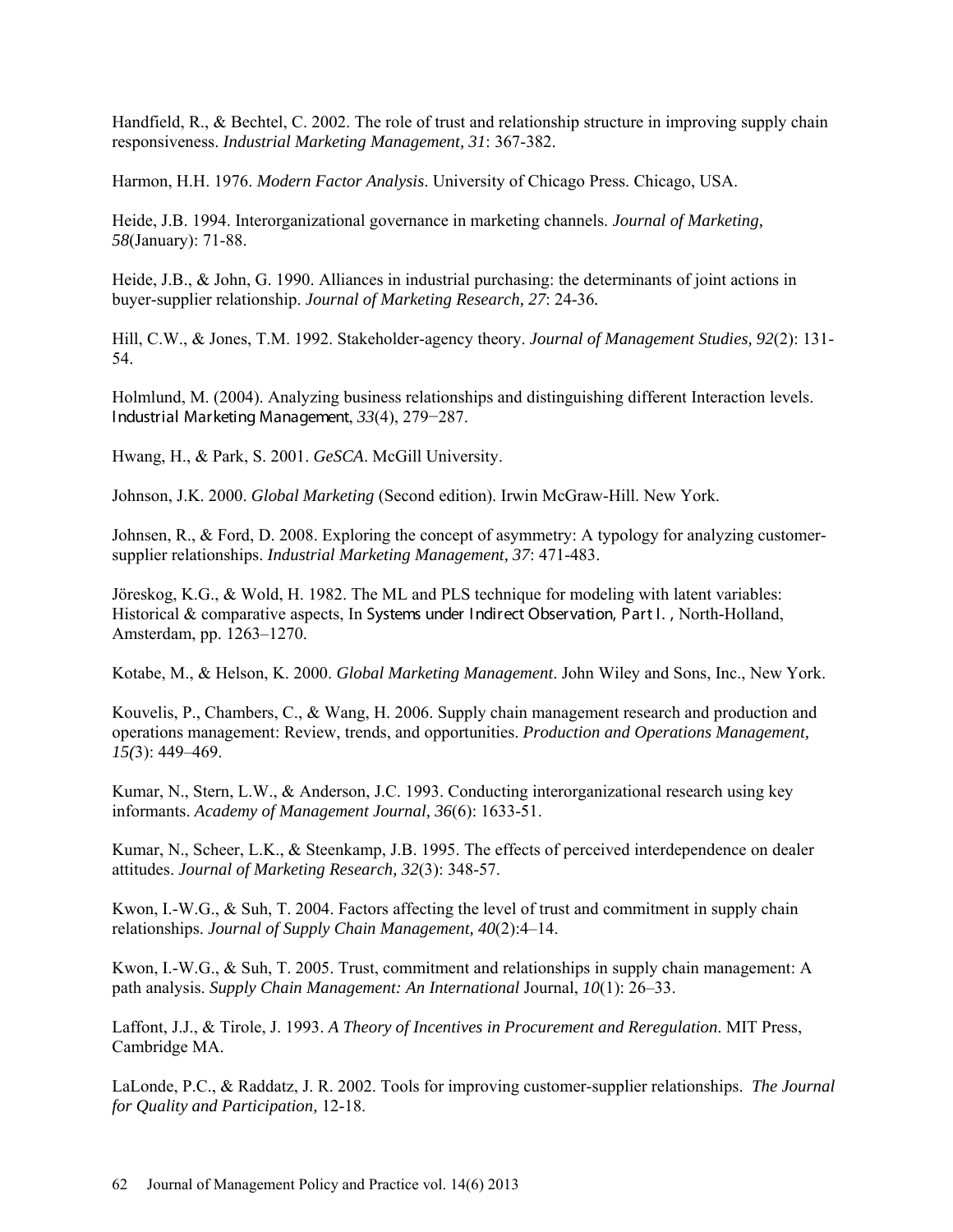Lam, A. 2003. Organizational learning in multinationals: R&D networks of Japanese and US MNEs in the UK. *Journal of Management Studies, 40*(3): 673–703.

Lambert, D.M., & Harrington, T.C. 1990. Measuring non-response bias in mail surveys. Journal of Business Logistics, *11*: 5–25.

Lambert, D.M. 2008*. Supply Chain Management: Processes, Partnerships, and Performance*: Supply Chain Management Institute, 3rd edition, Sarasota, FL*.* 

Leng, M., & Parlar, M. 2005. Game theoretic applications in supply chain management: a review. *INFOR, 43*(3): 187-220.

Liu, X., & Çetinkaya, S. 2009. Designing supply contracts in supplier vs. buyer-driven channels: The impact of leadership, contract flexibility and information asymmetry. *The Transactions, 41*: 687-701.

Logan, M.S. 2000. Using Agency Theory to design successful outsourcing relationship. *The International Journal of Logistics Management, 11*(2): 21-32.

Maloni, M., & Benton, W.C. 2000. Power influences in the supply chain**.** *Journal of Business Logistics, 21*(1): 49-74.

Manwaring, M. 2001. *Internal Wars: Rethinking Problem and Response*. Strategic Studies Institute, USA.

Marien, E.J., & Keebler, J. 2002*.* Stages in supply chain costing. *Traffic World*, December 16.

Mentzer, J.T., & Flint, D.J. 1997. Validity in logistics research. *Journal of Business Logistics, 18*(1): 199- 216.

Mentzer, J.T., DeWitt, W., Keebler, J.S., Nix, N.W., Smith, C.D., & Zacharia, Z.G. 2001. Defining supply chain management. *Journal of Business Logistics, 22*(2): 1-25.

Min, S., Roath, A.S., Daugherty, P.J., Genchev, S.E., Chen, H., & Arndt, A.D. 2005. Supply chain collaboration: What's happening? *The International Journal of Logistics Management, 16*(2): 237-56.

Miotti. L., & Sachwald. F. 2003. Co-operative R&D: Why & with whom? An integrated frame work of analysis*. Research Policy*, *32*: 1481-1499.

Moberg, C.R., Spey, T.W., & Freeze, T.L. 2003. SCM: Making the vision a reality*. Supply Chain Management Review, 7*(5): 34-9.

Monczka, R.M., Trent, R.J., & Petersen, K.J. 2006*. Effective global sourcing and supply for superior results*, *CAPS research*. Institute for Supply Management.

Morgan, R., & Hunt, S. 1994. The commitment-trust theory of relationship marketing. *Journal of Marketing, 58*(3): 20-38.

Morgan, N.A., Kaleka, A., & Gooner, R.A. 2007. Focal supplier opportunism in supermarket retailer category management. *Journal of Operations Management, 25*(2): 512-27.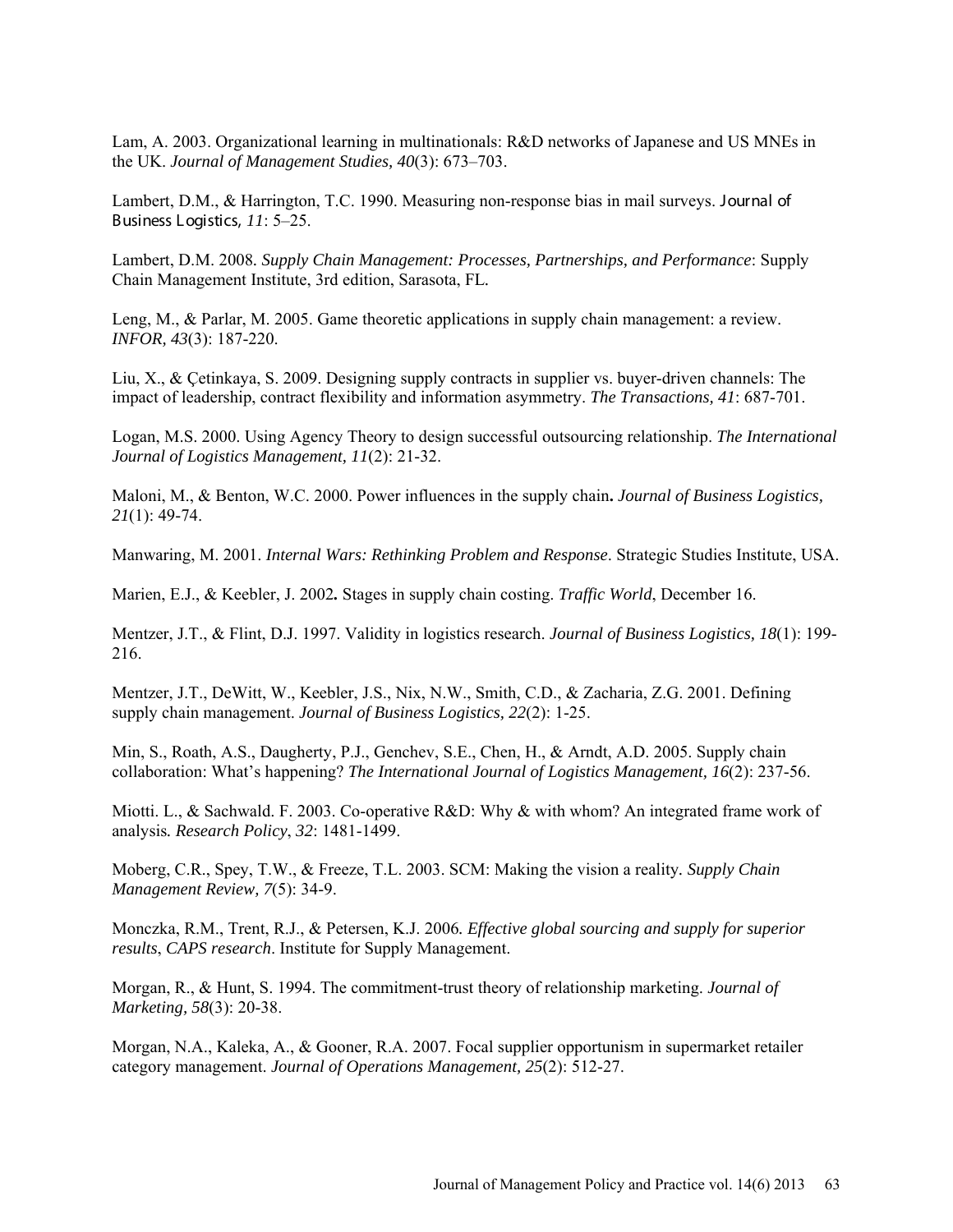Munson, C.L., Rosenblatt, M.J., & Rosenblatt, Z. 2000. The use and abuse of power in supply chains. *Engineering Management Review, 28*(2): 81-91.

Nelson, J.M., Tilley, C., & Waler, L. 1998. *Transforming post- communist political economies*: *Task force on economies in transition*. National Research Council. DC: National Academy Press. Washington D.C.

Nunnally, J.C., & Bernstein, I.H., 1994. Psychometric Theory, New York: McGraw-Hill.

Podsakoff, P.M., MacKenzie, S.B., Lee, J.Y., & Podsakoff, N.P. 2003. Common method biases in behavioral research: a critical review of the literature and recommended remedies. *Journal of Applied Psychology, 88*(5): 879-903.

Porter, M.E. 1985. *Competitive Advantage*. The Free Press. New York.

Porter, M.E. 1990. *The Competitive Advantage of Nations*. The Free Press. New York.

Power, D.J., Sohal, A.S., & Rahman, S.U. 2001. Critical success factors in agile supply chain management: An empirical study. *International Journal of Physical Distribution and Logistics Management, 3*(4): 247-265.

Powel, W.W. 1998. Learning from collaboration: Knowledge networks in the biotechnology and pharmaceutical industries. *California Management Review, 40*(3): 228-240.

Plomp, M., & Batenburg, R. 2010. Measuring chain digitization maturity: an assessment of Dutch retail branches. *Supply Chain Management: an International Journal, 15*(3): 227-37.

Ragatz, G.L., Handfield, R.B., & Scannell, T.V. 1997. Success factors for integrating suppliers into new product development. *Journal of Production Innovation Management, 14*: 190-202.

Ramsay, J. 2001. The resource based perspective, rents, and purchasing contribution to sustainable competitive advantage*. The Journal of Supply Chain Management, 37*(3): 38-47.

Ranganathan, C., Jasbir S.D., & Thompson S.H. 2004. Assimilation and diffusion of web technologies in supply-chain management: an examination of key drivers and performance impacts*. International Journal of Electronic Commerce, 9*(1):127–161.

Ringle, C.M.. 2004. *Gütemaße für den partial least squares-ansatz zur bestimmung von kausalmodellen.* Working Paper 16, Universität Hamburg, Institut für Industriebetriebslehre und Organisation.

Ringle, C.M. Wende, S., & Will, A. 2011. *Smart PLS 2.0.M3*. Hamburg, Germany.

Rodney, W.Y., & Terry, L.E. 2010. Exploring relational asymmetry in supply chains: the retailer's perspective. *International Journal of Physical Distribution and Logistics Management, 40*(6): 475-494.

Rosemann, M., & de Bruin, T. 2005. Application of a holistic model for determining BPM maturity. *BP Trends, February*: 1-21.

Rousseau, D.M., Sitkin, S.B., Burt, R.S., & Camerer, C. 1998. Not so different after all: a cross-discipline view of trust. *Academy of Management Review, 23*(3):393-404.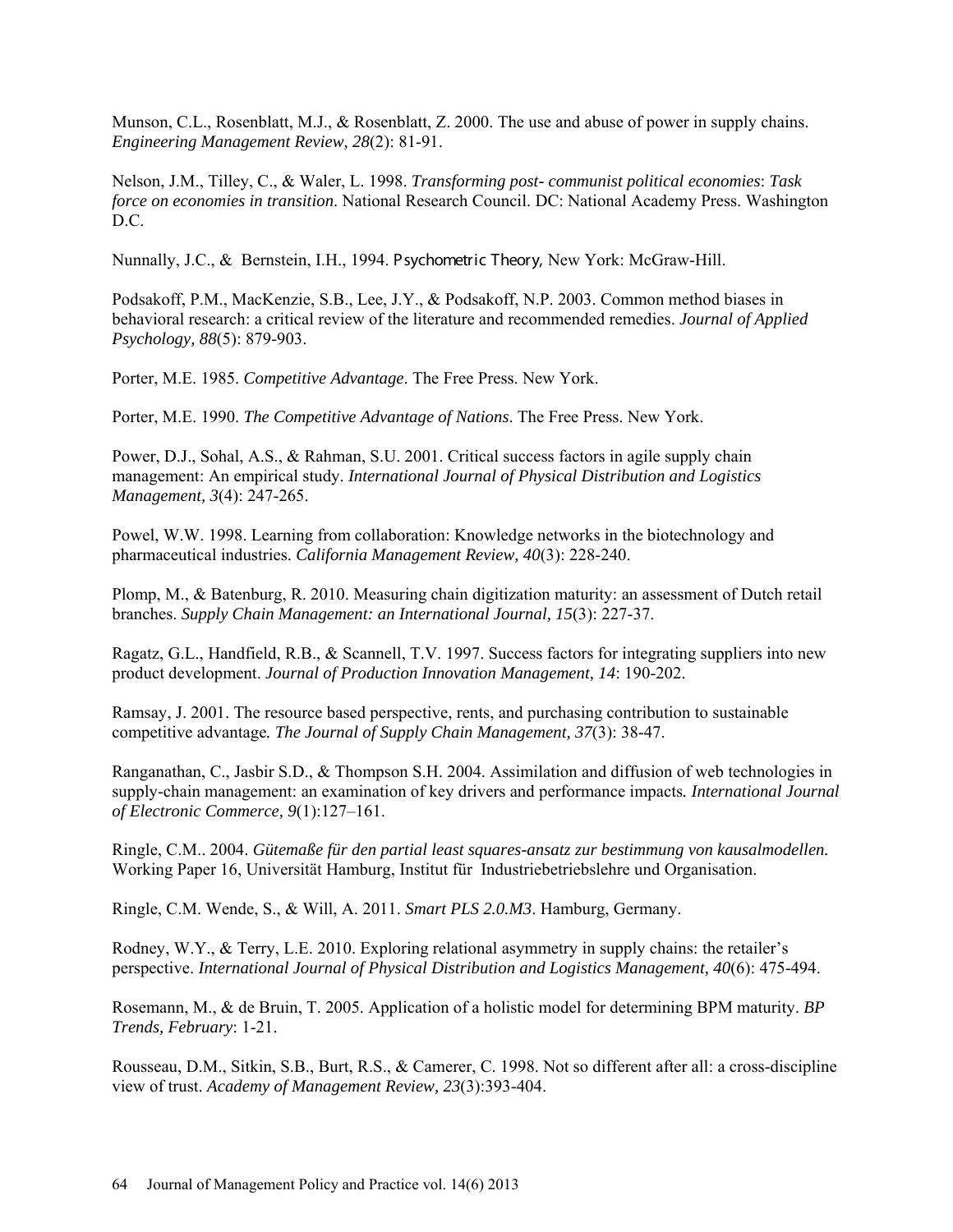Sabath, R.H., & Fontanella, J. 2002. The unfulfilled promise of supply chain collaboration. *Supply Chain Management Review, 6*(4): 24-29.

Sarkis, J., & Talluri, S. 2004. Evaluating and selecting e-commerce software and communication system for a supply chain. E uropean Journal of Operational Research, *159*, 318-329.

Scandura, T., & Williams, E. 2000. Research methodology in management: Current practices, trends, and implications for future research. *Academy of Management Journal, 43*(6): 1248-64.

Schoenherr, T., & Mabert, V.A. 2006. Bundling for B2B procurement auctions: Current state and best practices. *International Journal of Integrated Supply Management, 2*(3): 189-213.

Simatupang, T.M., & Sridharan, R. 2002. The collaborative supply chain. *International Journal of Logistics Management, 13*(1): 15-30.

Simatupang, T.M., & Sridharan, R. 2005(a). An integrative framework for supply chain collaboration. *The International Journal of Logistics Management, 13*(1): 257-274.

Simatupang, T.M., & Sridharan, R. 2005(b). Supply chain discontent*. Business Process Management Journal, 11*(4): 349-69.

Simatupang, T.M., & Sridharan, R. 2008. Design for supply chain collaboration, *Business Process Management Journal, 14*(3): 401-18.

Skjoett-Larsen, T. 1999. Supply chain management: a new challenge for researchers and managers in logistics. *The International Journal of Logistics Management, 10*(2): 41-53.

Smith, J., & Jackson, N. 2000. Strategic needs analysis: its role in brief development. *Facilities, 18*: 502- 512.

Spekman, R.E., Kamauff, J.W., Jr., & Myhr, N. 1998. An empirical investigation into supply chain management: A perspective on partnerships. *Supply Chain Management 3*(2): 53-67.

Stank, T.P., Keller, S.B., & Daugherty, P.J. 2001. Supply chain collaboration and logistical service performance. *Journal of Business Logistics, 22*(1): 29-48.

Stefansson, G. 2006. Collaborative logistics management and the role of the third-party service providers. *International Journal of Physical Distribution and Logistics Management, 32*(2), 76-92.

Stewart, I., & Fenn, P. 2006 Strategy: the motivation for innovation. *Construction Innovation, 6*: 173-85.

Straub, D. W., Boudreau, M. C., & Gefen, D. 2004. Validation guidelines for IS positivist research. *Communications of AIS, 13*(24): 380-427.

Subramani, M.R., & Venkatraman, N. 2003. Safeguarding investments in asymmetric interorganizational relationships: theory and evidence. *Academy of Management Journal*, *46*(1): 46-62.

Sucky, E. 2006. A bargaining model with asymmetric information for a single supplier-single buyer problem. *European Journal of Operation Research, 171*: 516-535.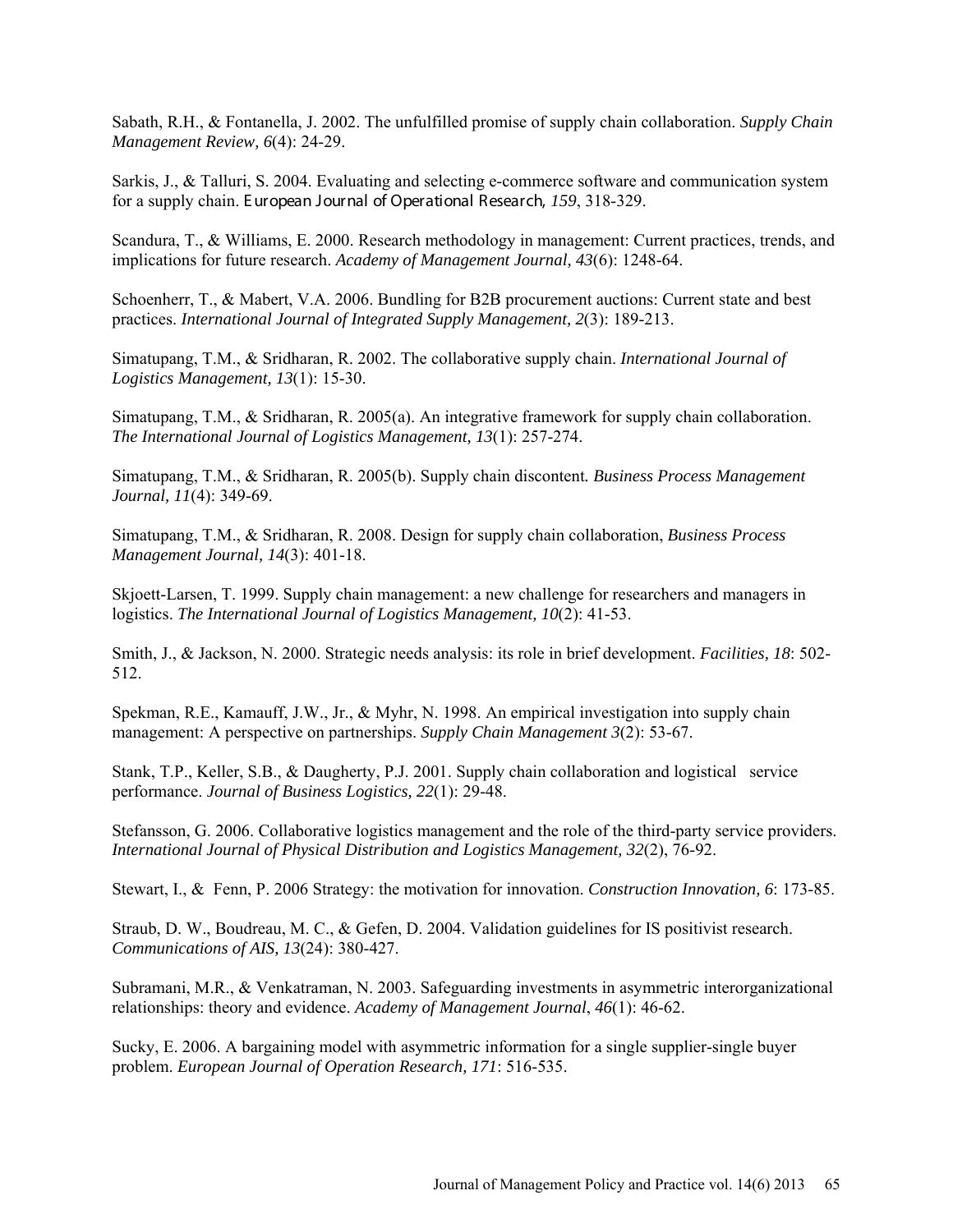Swink, M., Narasimhan, R., & Wang, C. 2007. Managing beyond the factory walls: Effects of four types of strategic integration on manufacturing plant performance. *Journal of Operations Management, 25*(1): 148–164.

Tang, M., & Gattorna, J. 2003. *Developing an Aligned Supply Chain Operating Strategy*, in Gattorna, J. (Ed.), Gower Handbook of Supply Chain Management, 5th ed., Gower, London.

Tah, J.H.M. 2005. Towards an agent-based construction supply network modelling and simulation platform. Automation in Construction, *14*: 353-59.

Taylor, D. 2004. Supply chains*. Manager's Guide*. Addison-Wesley Pearson Education, USA.

Teck-Young, E.G. 2005. The influence of a firm´s cross-functional orientation on supply chain performance. *Journal of Supply Chain Management, 4*(4): 4-16.

Thomas, R, & Esper, T. 2010. Exploring relational asymmetry in supply chains: the retailer´s perspective. *International Journal of Physical Distribution and Logistics Management, 40*(6): 475-494.

Van Donk, D.P., & Van der Vaart, T. 2004. Business conditions, shared resources and integrative practices in the supply chain. *Journal of Purchasing and Supply Management, 24*(3): 287-300.

Vaaland, T. I., & Heide, M. 2007. Can the SME survive the supply chain challenges? *An Iinternational Journal of Supply Chain Management, 12*(1):20-31.

Van Hoek, R.I., Kaleka, A., & Gooner, M. 2001. Measuring agile capabilities in the supply chain. *International Journal of Operations and Production Management, 21*(1/2): 126-47.

Wathne, K.H., & Heide, J.B. 2000. Opportunism in interfirm relationships: Forms, outcomes, and solutions. *Journal of Marketing, 64(4):* 36-51.

Werts, C.E., Linn, R.L., & Jöreskog, K.G. 1974. Interclass reliability estimates: Testing structural assumptions. *Educational and Psychological Measurements, 34*: 25-33.

Williamson, O.E. 1979. [Transaction cost economics: the governance of contractual relations.](http://links.jstor.org/sici?sici=0022-2186%28197910%2922%3A2%3C233%3ATETGOC%3E2.0.CO%3B2-M) *Journal of Law & Economics, 22*: 23-61.

Williamson, O.E. 1988. Corporate finance and corporate governance. *Journal of Finance, 43:* 567-91.

Williamson, O.E. 1991. Strategizing, economizing, and economic organization. *Strategic Management Journal, 12*: 75-94.

Williamson, O.E. 2008. Outsourcing: transaction cost economics and supply chain management. *Journal of Supply Chain Management, 44*(2): 5-16.

Wouters, M.J.F., & Kopczak, L.R. 2000. The economic evaluation of a joint supply chain innovation. *The* E ngineering E conomist, 45(3): 89-205.

Wouters, M. 2006. Implementation costs and redistribution mechanisms in the economic evaluation of supply chain management initiatives. Research paper. *Supply Chain Management: An International Journal, 11(6*): 510-521.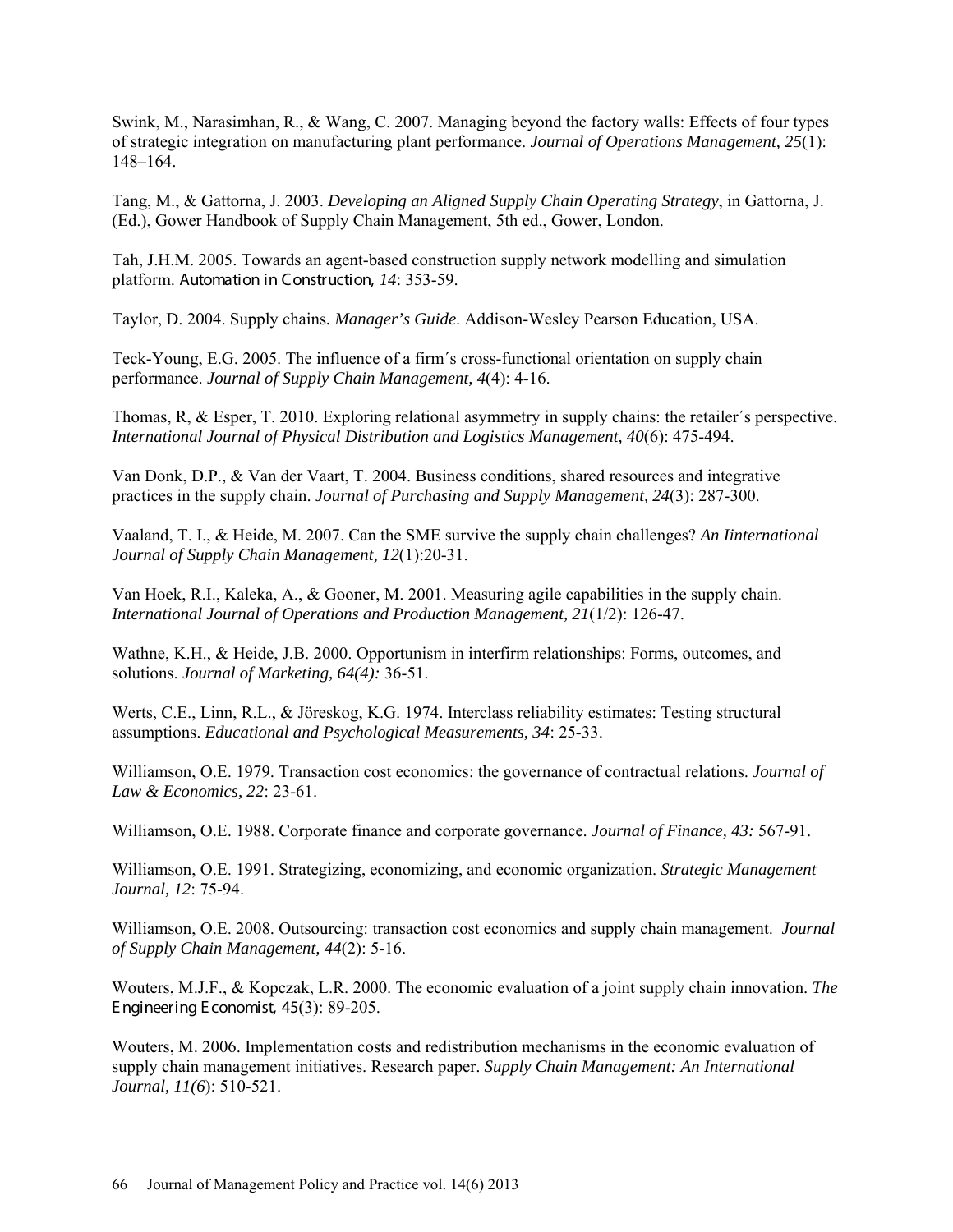Xiao, T., Xia, Y., & Zhang, G.P. 2007. Strategic outsourcing decisions for manufacturers have produced partially substitutable products in a quantity-setting duopoly situation. Decision Science, *38*(1): 81-104.

Zhou, H., Benton , Jr., W.C. 2007. Supply chain practice and information sharing*. Journal of Operations Management, (6):* 1348-65.

Zsidisin, G., & Ellram, L.M. 2003. An agency theory investigation of supply risk management. *Journal of Supply Chain Management 39*(3): 15-27.

Zsidisin, G.A., Ragatz, G.L., & Melnyk, S.A. 2005. The dark side of supply chain management. *Supply Chain Management Review,* March*,* 46-52.

## **APPENDIX A**

| NUMBER OF PARTNERS IN SUPPLY                   |                |               |
|------------------------------------------------|----------------|---------------|
| <b>CHAIN</b>                                   | $\mathbf N$    | $\frac{0}{0}$ |
| more than 6                                    | 44             | 86.4%         |
| 3 to 6                                         | 31             | 11.1%         |
| 3 or fewer                                     | 6              | $2.5\%$       |
| <b>TOTAL</b>                                   | 81             | 100%          |
| <b>Industry</b>                                | N              | $\frac{0}{0}$ |
| <b>Automotive</b>                              | 16             | 19.8%         |
| Mechanical Electrical & Process Engineering 12 |                | 14.8%         |
| <b>Food &amp; Drink</b>                        | 10             | 12.3%         |
| <b>Building sector</b>                         | 10             | 12.3%         |
| <b>Automation</b>                              | 9              | 11.1%         |
| <b>Electronics &amp; IT Hardware</b>           | 8              | 9.9%          |
| <b>Metals &amp; Minerals</b>                   | 4              | 4.9%          |
| Power                                          | 3              | 3.7%          |
| <b>Furniture &amp; Furnishings</b>             | $\overline{c}$ | $2.5\%$       |
| <b>Pharmaceuticals</b>                         | $\overline{c}$ | $2.5\%$       |
| <b>Cosmetics</b>                               | 1              | $1.2\%$       |
| <b>Chemicals</b>                               | 1              | $1.2\%$       |
| <b>Clothing, Footwear, &amp; Fashion</b>       | 1              | 1.2%          |
| <b>Legal services</b>                          | 1              | 1.2%          |
| <b>Mining</b>                                  | $\mathbf 1$    | $1.2\%$       |
| <b>TOTAL</b>                                   | 81             | 100%          |

## **SAMPLE COMPANIES IN POLAND**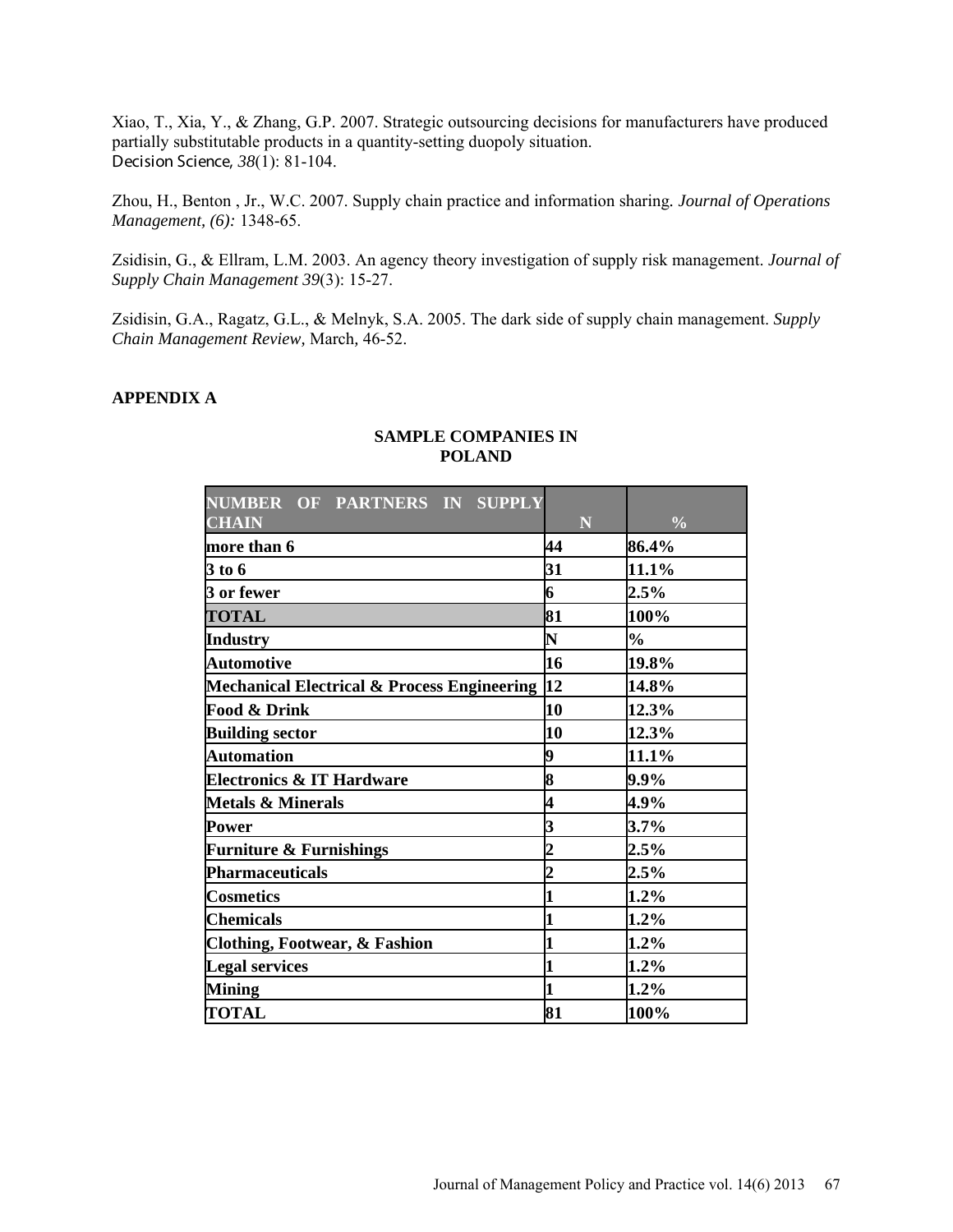## **SAMPLE COMPANIES IN SPAIN**

| NUMBER OF PARTNERS IN SUPPLY         |    |               |
|--------------------------------------|----|---------------|
| <b>CHAIN</b>                         |    | $\frac{0}{0}$ |
| more than 6                          | 12 | 23.07%        |
| <b>3 to 6</b>                        | 10 | 19.23%        |
| 3 or fewer                           | 30 | 57.69%        |
| <b>TOTAL</b>                         | 52 | 100%          |
| <b>Industry</b>                      | N  | $\frac{0}{0}$ |
| <b>Logistics</b>                     | 14 | 26.92%        |
| <b>Electronics &amp; IT Hardware</b> | 8  | 15.38%        |
| Clothing, Footwear, & Fashion        | 6  | 11.54%        |
| <b>Informatics' Industries</b>       | 6  | 9.61%         |
| <b>Metals &amp; Minerals</b>         | 5  | 9.61%         |
| <b>Food Industries</b>               | 5  | 9.61%         |
| <b>Building sector</b>               |    | 3.85%         |
| <b>Printing house</b>                |    | 3.85%         |
| <b>Air Lines</b>                     |    | 3.85%         |
| <b>Other</b>                         |    | 3.85%         |
| <b>TOTAL</b>                         | 52 | 100%          |

## **APPENDIX B**

#### **QUESTIONNAIRE**

## **VARIABLE - ASYMMETRY - ITEMS**

 **(Is the next act considered a sign of differences in behaviours of the supply chain partners? Completely agree =7; Completely disagree = 1)**

**Communication between supply chain partners has improved in the same level as their capacity and level of technology (Aa1\_10)**

**Relations between supply chain partners are periodically and jointly evaluated (Aa1\_13)**

**All partners easy accept leadership position one of them as the best policy for their interests (Aa1\_14)** 

**The level of commitment is always similar in the relationships between supply chain partners (Aa1\_15)**

**The operational information on costs and profits is frequently shared with our partners (Aa1\_2)**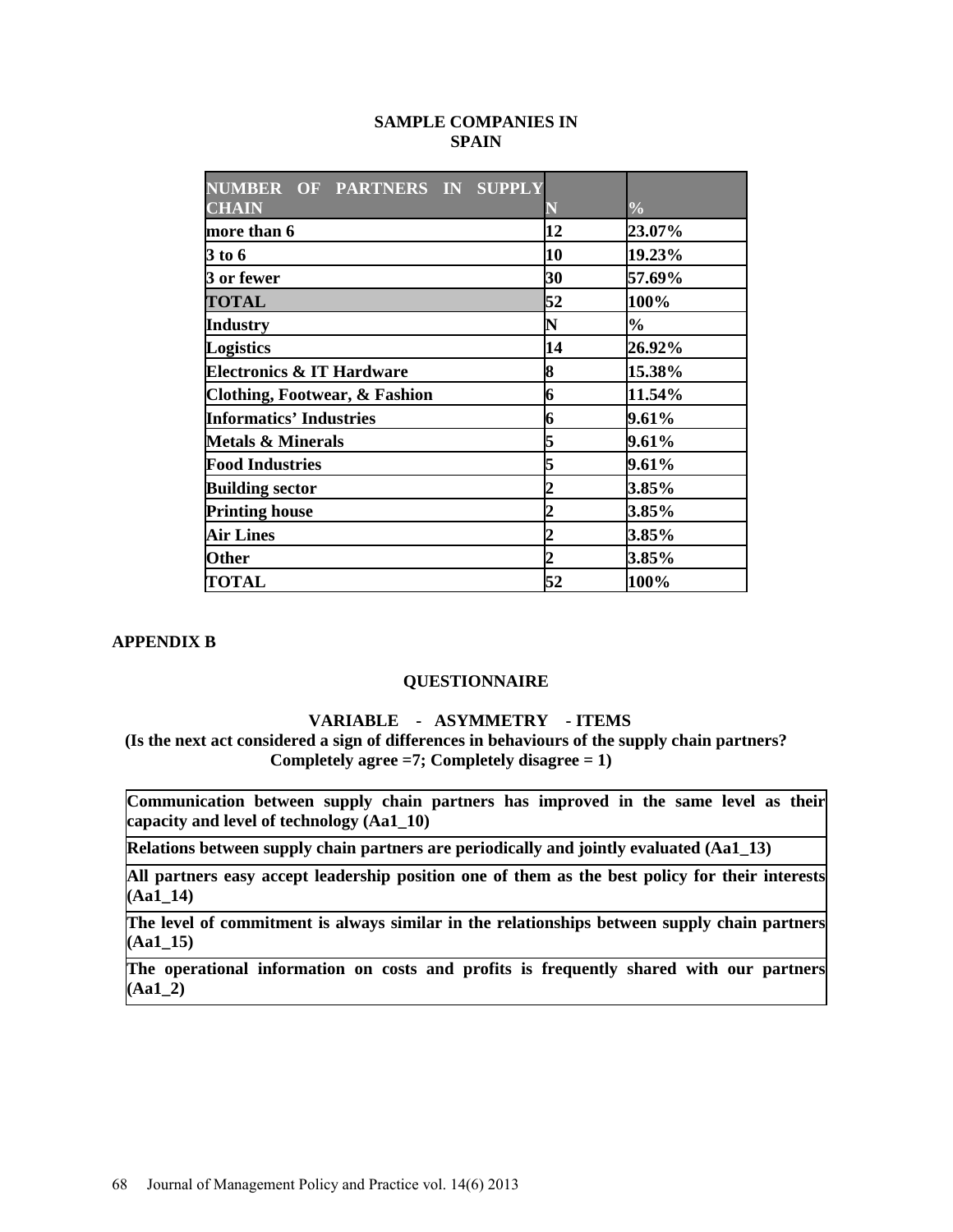# **VARIABLE - TRUST - ITEMS**

**(Is the next act considered a sign of confidence in the honesty of members of the supply? Chain? Completely agree =7; Completely disagree = 1)**

**Our reputation on the market has improved since our integration in the supply chain (TRa1\_4)**

**We believe that the level of knowledge shared with the supply chain partners is very high (TRa1\_5)**

**Supply chain members should known cost and profit levels of the other partners (TRa1\_7)**

**Problems are solved of mutual agreement by holding meetings (TRa1\_8)**

**The opinions and suggestions of our supply chain partners are believed to be honest and true (TRa1\_9)** 

## **VARIABLE - COLLABORATION - ITEMS**

**(Is the next act considered a sign of responsibility to carry out joint actions for overall supply? Chain and management members? Completely agree =7; Completely disagree = 1)**

**The collaboration is the basis of setting common goals (CLa2\_1)**

**The SCM process means giving up our particular interests in benefits of those of the whole chain (CLa2\_2)**

**The training process was carried out in common with the supply chain partners (CLa2\_5) Problems and opportunities related to costs and profits are analyzed jointly with our partners (CLa2\_6)**

**Forecast information is frequently shared with our partners (CLa2\_8)**

# **VARIABLE - INTEGRATION - ITEMS**

**(Has supply chain integration improved your firm's performance in the following areas? - Completely agree =7; completely disagree = 1)**

**The integration with the supply chain partners has been positive for our profitability (ITa2\_9) Our integration can be viewed as critical for our profit margin (ITa5\_1)**

**The company future projects will depend on the level of our partners integration (ITa5\_3)**

**The level of integration with our supply chain partners meets our expectations (ITa5\_7)**

**In our supply chain we have eliminated the functional and structural barriers among partners (ITa7\_1)**

# **VARIABLE - INNOVATION - ITEMS**

**(Has supply chain innovation as a platform for diversification of communications systems? - Completely agree =7; completely disagree = 1)**

**CAD/CAM/CAE is used for joint projects (INa7\_2) All supply chain partners are connected via EDI (Electronic Data Interchange) (INa7\_3) The trace and track system is open to all supply chain partners (INa7\_5)**

**All partners are interested in product and process innovation (INa7\_8)**

**Our investment in R&D have been reduced after becoming a supply chain partner (INa9\_14)**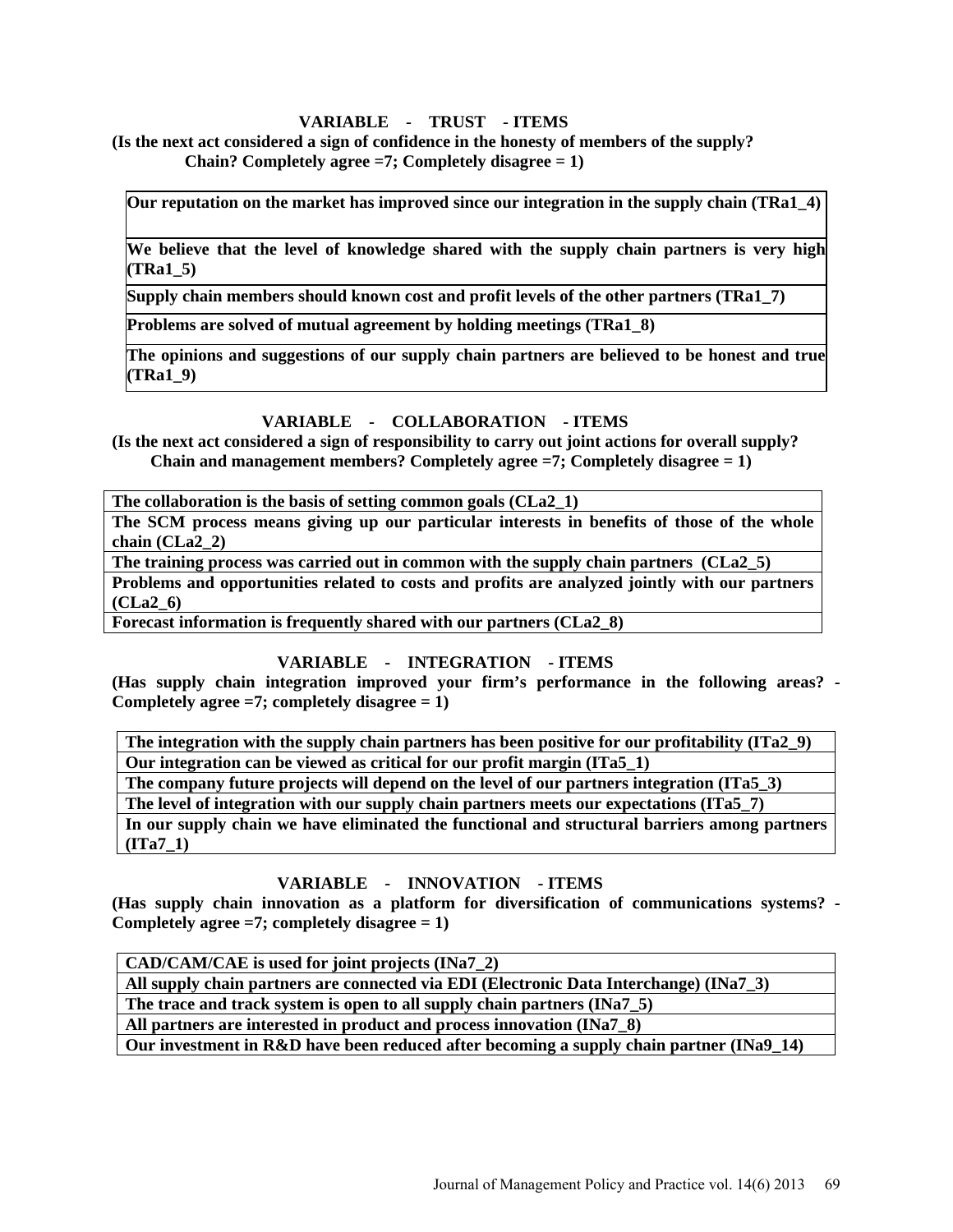# **VARIABLE - COST - ITEMS**

**(To what extent have supply chain success factors in asymmetric environments affected your firm's**  costs in the following areas?  $-$  We are lower  $= 1$ ; we are higher than last year  $= 7$ )

| Inventory costs reduction (CRa9-1)  |  |
|-------------------------------------|--|
| Production costs reduction (CRa9 2) |  |
| Purchasing costs reduction (CRa9_3) |  |

# **VARIABLE - PERFORMANCE - ITEMS**

**(To what extent have supply chain success factors in asymmetric environments affected your firm's performance in the following areas? – We are lower = 1; we are higher than last year = 7)**

**Growth and diversification of incomes (PFa9\_4)**

**Profits (PFa9\_5)**

**Productivity improvement (PFa9\_6)**

**Market participation (PFa9\_7)**

**Customer satisfaction (PFa9\_8)**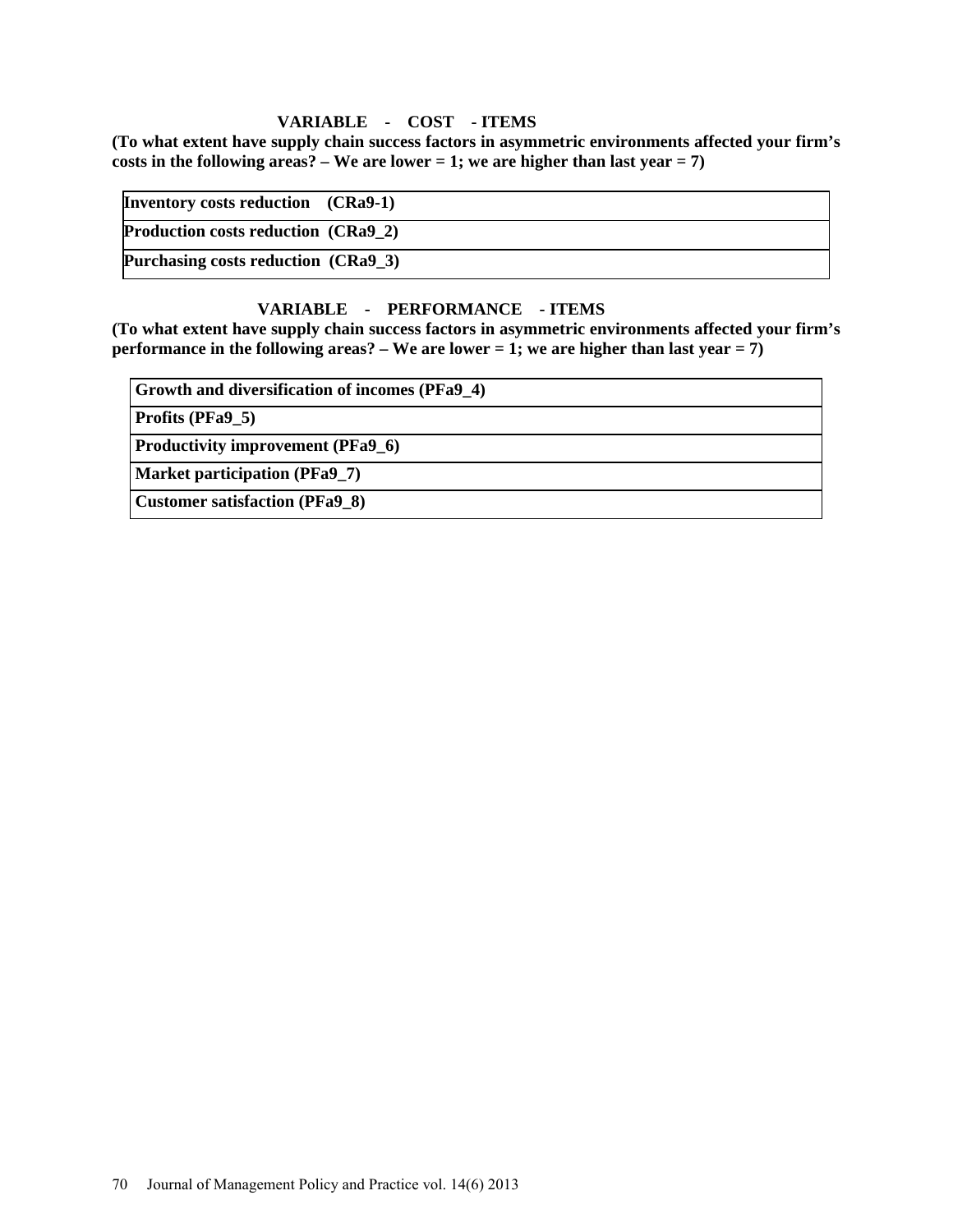# **APPENDIX C**

# **CROSS LOADINGS POLAND**

|                                        |          |          | ASSYM COLL COSTRED INNOV INTEG RESULTS TRUST |          |          |          |          |
|----------------------------------------|----------|----------|----------------------------------------------|----------|----------|----------|----------|
| Aa1 10                                 | 0.811    | 0.479    | $-0.009$                                     | 0.219    | 0.463    | 0.068    | 0.493    |
| Aa1_13                                 | 0.444    | 0.395    | 0.062                                        | 0.303    | 0.382    | 0.261    | 0.739    |
| Aa1_14                                 | 0.527    | 0.374    | 0.135                                        | 0.269    | 0.729    | 0.252    | 0.495    |
| Aa1 15                                 | 0.450    | 0.499    | 0.111                                        | 0.370    | 0.521    | 0.019    | 0.640    |
| Aa1_02                                 | 0.271    | 0.215    | $-0.036$                                     | 0.097    | 0.481    | 0.143    | 0.390    |
| <b>TRa1</b><br>$\overline{\mathbf{4}}$ | 0.454    | 0.516    | 0.111                                        | 0.334    | 0.378    | 0.257    | 0.794    |
| <b>TRa1_5</b>                          | 0.195    | 0.289    | 0.097                                        | 0.169    | 0.478    | 0.030    | 0.490    |
| TRa1<br>$\overline{7}$                 | 0.513    | 0.363    | 0.043                                        | 0.323    | 0.503    | 0.080    | 0.347    |
| <b>TRa1_8</b>                          | 0.651    | 0.323    | $-0.058$                                     | 0.289    | 0.386    | 0.077    | 0.425    |
| 9<br>TRa1                              | 0.720    | 0.342    | $-0.045$                                     | $-0.006$ | 0.286    | 0.053    | 0.364    |
| CLa <sub>2</sub><br>$\mathbf{1}$       | 0.468    | 0.714    | 0.166                                        | 0.448    | 0.516    | 0.126    | 0.493    |
| $CLa2_2$                               | 0.697    | 0.607    | $-0.140$                                     | 0.244    | 0.400    | $-0.035$ | 0.385    |
| $CLa2_5$                               | 0.463    | 0.724    | $-0.063$                                     | 0.276    | 0.416    | $-0.137$ | 0.407    |
| CLa2 <sub>6</sub>                      | 0.441    | 0.734    | 0.015                                        | 0.522    | 0.419    | $-0.025$ | 0.397    |
| $CLa2_8$                               | 0.488    | 0.825    | 0.066                                        | 0.521    | 0.476    | 0.042    | 0.550    |
| $ITa2_9$                               | 0.578    | 0.838    | 0.004                                        | 0.595    | 0.513    | $-0.114$ | 0.584    |
| $ITa5_1$                               | 0.296    | 0.361    | 0.067                                        | 0.320    | 0.636    | 0.142    | 0.352    |
| $ITa5_3$                               | 0.436    | 0.510    | $-0.074$                                     | 0.423    | 0.679    | $-0.229$ | 0.382    |
| $ITa5_7$                               | 0.381    | 0.517    | 0.213                                        | 0.447    | 0.700    | 0.013    | 0.338    |
| $ITa7_1$                               | 0.101    | 0.141    | $-0.171$                                     | 0.512    | 0.251    | $-0.098$ | 0.168    |
| $INa7_2$                               | 0.301    | 0.382    | 0.028                                        | 0.748    | 0.239    | 0.027    | 0.287    |
| $INa7_3$                               | 0.155    | 0.359    | 0.080                                        | 0.654    | 0.234    | 0.088    | 0.373    |
| $INa7_5$                               | 0.239    | 0.533    | 0.136                                        | 0.723    | 0.412    | 0.169    | 0.366    |
| $INa7_8$                               | 0.189    | 0.485    | $-0.023$                                     | 0.547    | 0.456    | $-0.121$ | 0.215    |
| <b>INa9_14</b>                         | $-0.005$ | 0.167    | 0.586                                        | 0.172    | 0.241    | 0.364    | 0.156    |
| $CRa9_1$                               | $-0.208$ | $-0.101$ | 0.459                                        | $-0.055$ | 0.030    | 0.726    | $-0.001$ |
| $CRa9_2$                               | $-0.213$ | $-0.267$ | 0.528                                        | $-0.094$ | $-0.011$ | 0.728    | $-0.035$ |
| <b>CRa9 3</b>                          | $-0.022$ | 0.106    | 0.828                                        | 0.059    | 0.069    | 0.499    | 0.185    |
| <b>PFa9_4</b>                          | $-0.153$ | $-0.089$ | 0.677                                        | $-0.089$ | $-0.040$ | 0.392    | 0.068    |
| <b>PFa9_5</b>                          | $-0.013$ | $-0.030$ | 0.746                                        | 0.043    | 0.066    | 0.539    | $-0.004$ |
| <b>PFa9_6</b>                          | 0.191    | 0.078    | 0.532                                        | 0.208    | 0.141    | 0.761    | 0.293    |
| <b>PFa9 7</b>                          | 0.151    | 0.022    | 0.341                                        | $-0.004$ | 0.001    | 0.695    | 0.178    |
| <b>PFa9 8</b>                          | 0.283    | 0.140    | 0.371                                        | 0.106    | 0.214    | 0.647    | 0.391    |